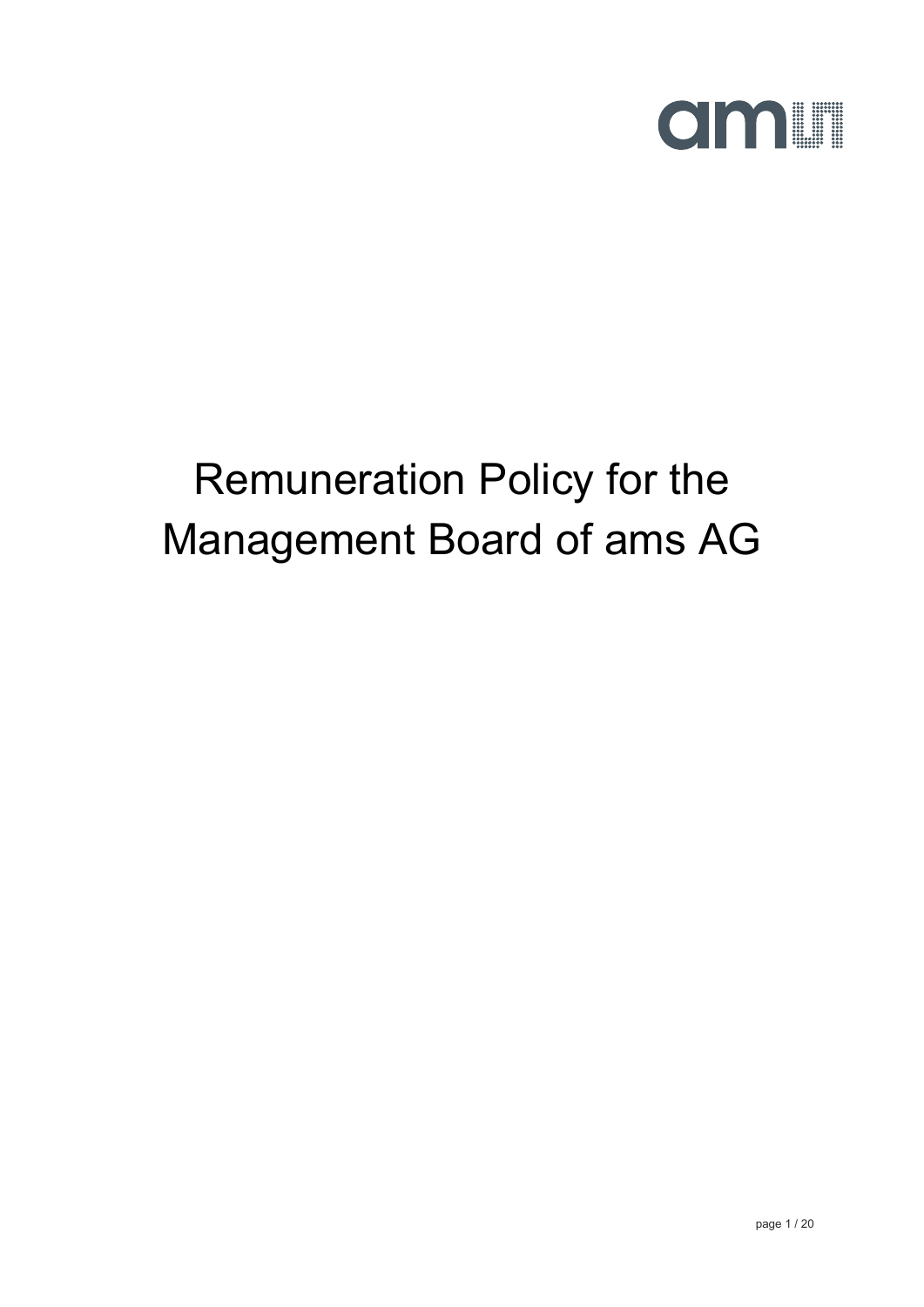

# Preamble

In accordance with Section 78a of the Austrian Stock Corporation Act (AktG), this policy sets out the principles for the remuneration of the Management Board of ams AG. It was established by resolution of the Supervisory Board on April 23<sup>rd</sup> 2021 and is to be applied for a maximum of four years starting after its presentation to the Annual General Meeting. In accordance with Section 78b (1) AktG and in conjunction with Section 78b (1) AktG in case of any significant changes the remuneration policy must also be submitted to the Annual General Meeting for approval.

The remuneration policy defines the principles on which the remuneration of the Management Board is based. The fixed and variable as well as the share-based remuneration granted to members of the Management Board will be elaborated. Furthermore, the relevant criteria in this context, the respective procedure for determining the remuneration and any deviation from the remuneration policy are presented.

The overall objective of this remuneration policy is to promote the business strategy and long-term development of the company in the interests of shareholders. The vision of ams is to become the uncontested global leader in optical solutions. Therefore it is crucial to be ahead of its competitors. The aim is to have unique technology and the best portfolio to achieve the position. Based on the key success factors Sensing, Illumination and Visualization of optical solutions, ams wants to reach the goal through bold investments in disruptive innovation and continuous transformation in improving profitability and growth. Via providing the full optical key components Emitters, Modules, Detectors and integrated circuits & algorithms, ams is willing to pursue the market leadership in the optical industry. To ensure this innovational leadership and guarantee future growth potential, ams is investing in technology via R&D and M&A transactions and is always reviewing the existing portfolio to enable key success potential.

The remuneration is reflecting the ongoing development of the ams group by setting ambitious targets for the management board and adapt them to the current business situation as well as to the dynamic requirements of the ecosystem. ams AG is operating in a highly competitive environment not only its industry and markets but also in terms of talent pool. In order to be attractive and acquire the best talent from across the globe, the company offers attractive and competitive compensation packages. The packages offered consist of a below-average base salary and performance-oriented incentive elements that are above average compared to peers. These incentives are bound to above-market performance and long-term strategy achievement. The granting of long-term incentives is linked to an outperformance of market peers. The compensation for the Management Board of ams AG does not include additional benefits like pension schemes, hence emphasizes strongly on the (financial) long-term performance and development of the company. It is designed to motivate the Board Members to achieve the strategic goal to become market leader and to ensure that the company grows further, which is in the best interest of the company and the Shareholders. Additionally, ams's strategy provides space to proactively manage the industry's cyclic changes by setting the adequate priorities. Based on the strategy and the ambitious targets of ams, the remuneration ensures that the incentivization keeps the motivation of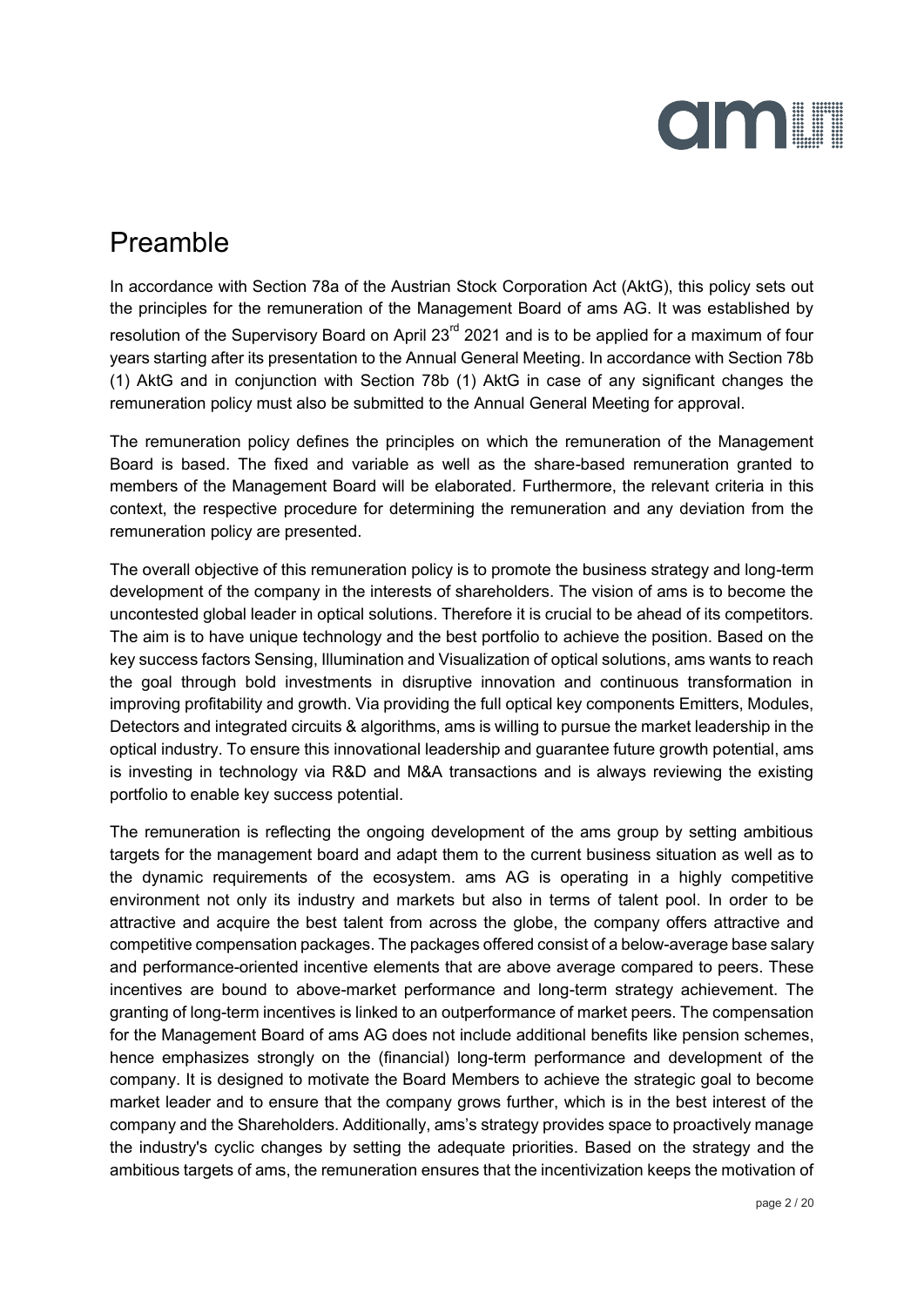

the management board high to realize the vision as well as to attract top talent from US, Europe and Asia.

# Remuneration Structure

#### Principles for the remuneration of the Management Board

The remuneration policy ensures that the total remuneration of the members of the Management Board is corresponding with the performance of the company and with common remuneration practices in comparable positions in the global semiconductor and technology industry and that it supports the business strategy and long-term development of the company. Moreover, the remuneration policy takes into account the size as well as the development of the business of the ams group.

Considering the remuneration and employment conditions of the employees of ams AG, regarding ongoing and future long-term incentive plans, members of the Management Board as well as selected employees and executives of ams AG are given the opportunity to participate in the success of the company. The objectives of this participation scheme are to promote the alignment of interests between the shareholders of the company and the employees, who make a decisive contribution to the increase in value of ams AG, the long-term commitment of the employees and to maintain the attractiveness of ams AG on the labor market.

The structure of these long-term incentive plans is designed over a period of several years to ensure a sufficient incentive for the long-term commitment of all participants (including the members of the Management Board) and a common orientation towards the sustainable development of ams AG. The remuneration is appropriate in relation to the performance of the company; this is ensured, inter alia, by a partial orientation towards performance-related variable remuneration elements.

Furthermore, when determining the compensation, the conditions offered by leading global semiconductor and technology companies in order to attract special talent and take advantage of new talent pools in the midst of an increasingly mobile and flexible global labor market – a fact that is even more true looking at the past 12 months – are taken into account. The offered remuneration is sufficiently attractive to reward qualified executives in line with international market conditions.

The remuneration of the members of the Management Board reflects the responsibility as legal representatives of ams AG and the scope of activities of the respective member as determined by the assignment of functions. In addition, relevant professional experience and skills profile is considered to a significant extent.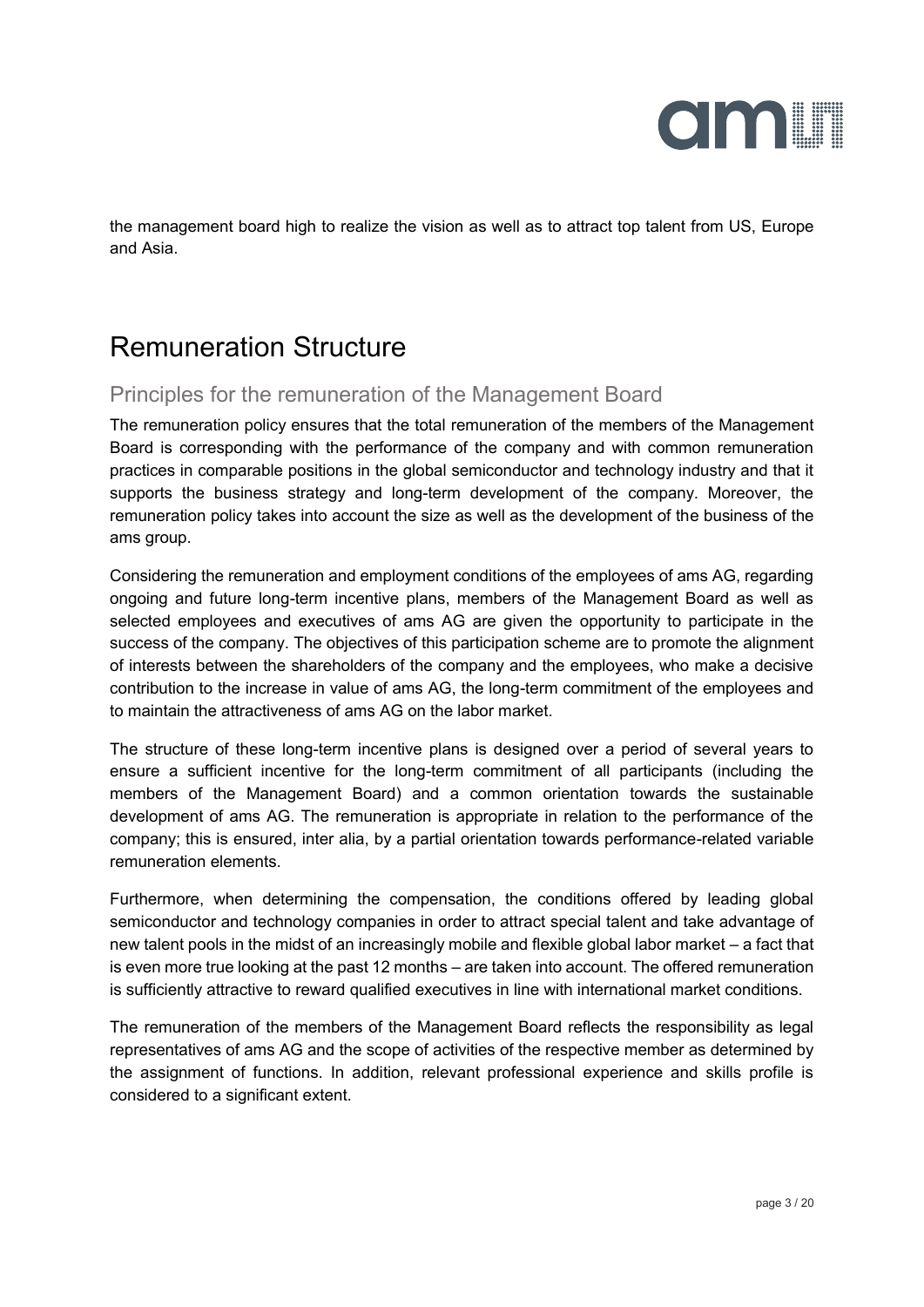

Remuneration Components

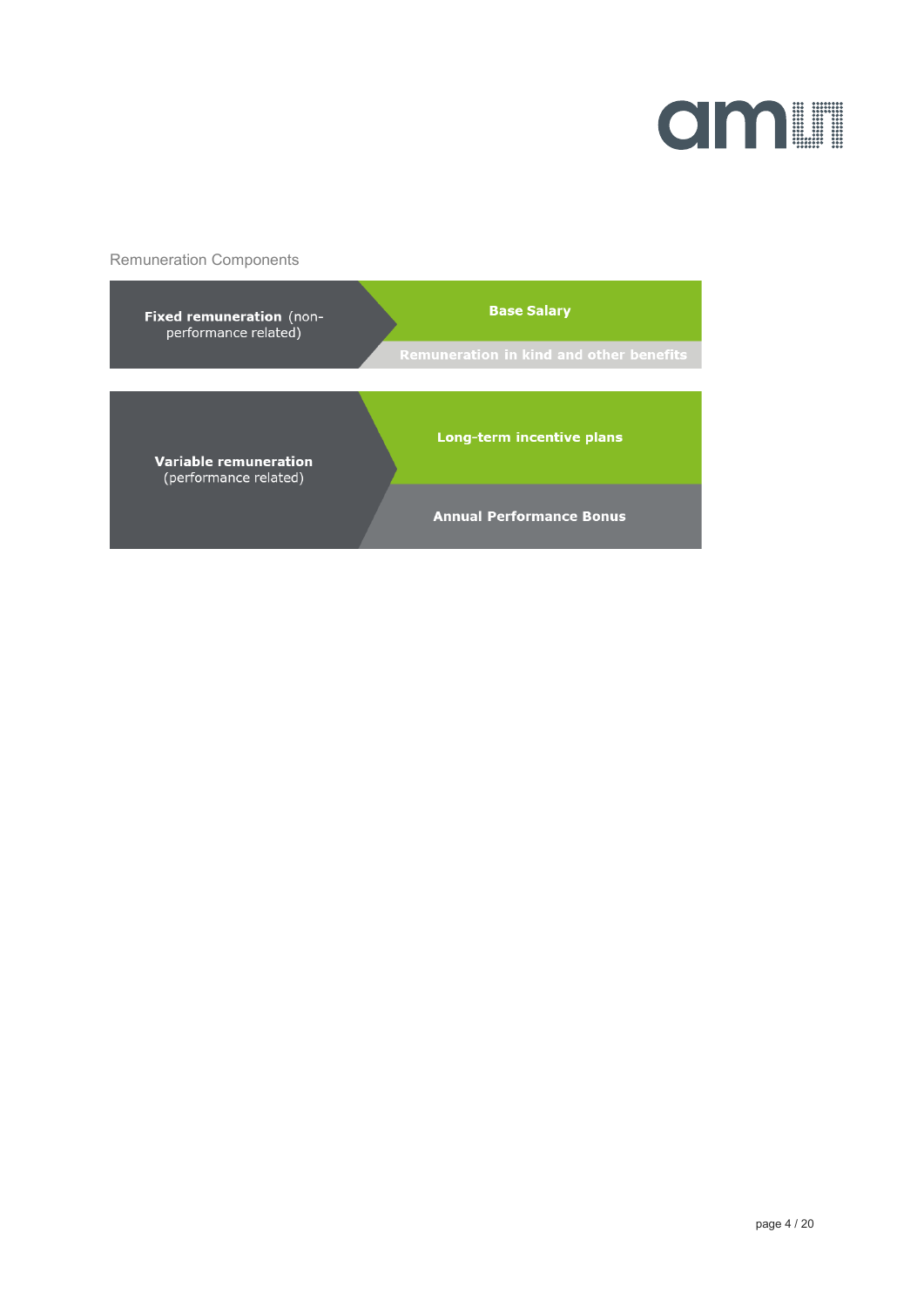

Overview of remuneration components

|                                                              | Remuneration                                  | <b>Description</b>                                                                                                                                                                                                                                                                                                                                                                                                                                                                                                                                                                                         | <b>Purpose and link</b><br>to the strategy                                                                                                                                                                                                                                 | <b>Shareholder</b><br><b>Alignment</b>                                                                                                                                                                                                                                                   |
|--------------------------------------------------------------|-----------------------------------------------|------------------------------------------------------------------------------------------------------------------------------------------------------------------------------------------------------------------------------------------------------------------------------------------------------------------------------------------------------------------------------------------------------------------------------------------------------------------------------------------------------------------------------------------------------------------------------------------------------------|----------------------------------------------------------------------------------------------------------------------------------------------------------------------------------------------------------------------------------------------------------------------------|------------------------------------------------------------------------------------------------------------------------------------------------------------------------------------------------------------------------------------------------------------------------------------------|
| (10-30%* of total remuneration)<br><b>Fixed Compensation</b> | Base salary                                   | The base salary is a fixed, non-performance<br>related compensation that is typically paid in<br>14 installments. 12 at the end of each month<br>and 2 additional installments every 6 months<br>as it is common practice in Austrian<br>companies. The base salary reflects the<br>professional experience and the area of<br>responsibility of the individual member of the<br>Management Board and is in line with<br>comparable international companies in the<br>semiconductor and technology industry and<br>market conditions.                                                                      | The<br>base<br>salary<br>reflects<br>the<br>experience<br>and<br>complexity<br>of<br>the<br>individual<br>Board<br>member. It is below<br>market average as<br>the focus within the<br>pay package is on<br>performance-<br>the<br>oriented<br>pay<br>elements (STI, LTI). | It is in the best interest<br>of the shareholders to<br>attract and retain highly<br>experienced<br>and<br>qualified executives by<br>offering a compensation<br>package<br>(fixed<br>and<br>variable compensation<br>components) that is<br>attractive compared to<br>market standards. |
|                                                              | Remuneration<br>in kind and<br>other benefits | Management board members are entitled to an<br>upper-middle class passenger car for business<br>and private purposes. The Company enters<br>into D&O insurance contracts for members of<br>the Management Board.<br>There is no retirement scheme an there are no<br>severance payments, except for the legal<br>severance.<br>International tax regimes require board<br>members to file tax returns in several<br>countries. In order to avoid mistakes, the<br>company bears the cost of tax consulting for<br>management board members especially if<br>there are different tax legislations involved. | Remuneration in kind<br>and benefits that are<br>in line with the market<br>important<br>are<br>to<br>attract and retain the<br>best<br>talent.<br>Tax<br>consulting<br>services<br>are provided to board<br>members to ensure<br>compliance with tax<br>legislation.      | Remuneration in kind<br>that is in line with market<br>standards as part of a<br>competitive<br>remuneration package.                                                                                                                                                                    |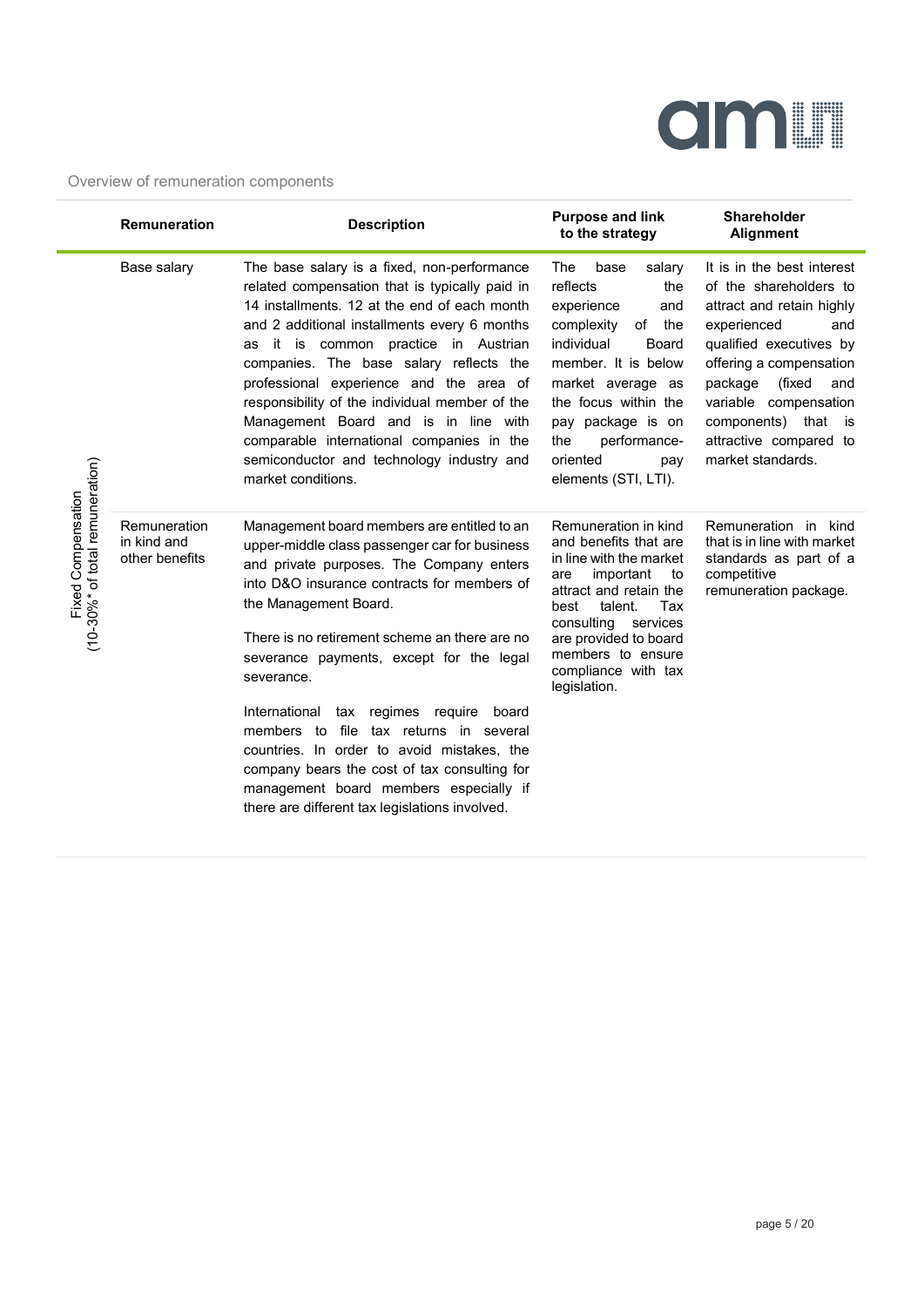

| Performance<br><b>Bonus</b>     | The annual performance bonus reflects the<br>company's performance and success in a<br>given financial year. The target bonus is<br>defined as a percentage of the base salary<br>(the target bonus is 100% of the annual<br>base salary). In the event of over-fulfillment<br>it is capped at 200% of annual base salary.<br>Payouts<br>subject to<br>clawback<br>are<br>provisions.                                                                                                                                                                                                                                                                                                                         | The targets used<br>to<br>measure performance in<br>annual<br>bonus<br>the<br>broken<br>process<br>are<br>down from the strategic<br>AG<br>goals<br>ams<br>İS<br>The<br>pursuing.<br>target<br>categories are revenue &<br>growth, profitability, cash<br>and<br>measures<br>a<br>All<br>strategic<br>target.<br>metrics are quantifiable<br>and no less than 80% will<br>be based on financial<br>metrics. | performance<br>The<br>of<br>criteria<br>the<br>performance bonus are<br>all linked to the strategy<br>of ams and therefore<br>support the sustainable<br>development of the<br>organization in terms of<br>growth and profitability<br>as well as financial<br>stability.                                                                                                     |
|---------------------------------|---------------------------------------------------------------------------------------------------------------------------------------------------------------------------------------------------------------------------------------------------------------------------------------------------------------------------------------------------------------------------------------------------------------------------------------------------------------------------------------------------------------------------------------------------------------------------------------------------------------------------------------------------------------------------------------------------------------|-------------------------------------------------------------------------------------------------------------------------------------------------------------------------------------------------------------------------------------------------------------------------------------------------------------------------------------------------------------------------------------------------------------|-------------------------------------------------------------------------------------------------------------------------------------------------------------------------------------------------------------------------------------------------------------------------------------------------------------------------------------------------------------------------------|
| Long-term<br>incentive<br>plans | There is a current long-term incentive plan<br>"LTIP 2019" as well as legacy plans (no<br>shares granted anymore). The number of<br>awards (options) granted is based on<br>(financial)<br>performance<br>criteria.<br>The<br>maximum number of options granted by the<br>company, amounts to a maximum of 7.5<br>times the annual base salary for the CEO<br>and 5 times the annual base salary for the<br>other board members and is limited to 1.5%<br>annually and 10% in total of the total share<br>capital. For Management Board members<br>there are two elements: PSU (options<br>subject to performance conditions) and<br>SPSU (market value options).<br>The LTIP committee has the discretion to | The LTIP 2019 enables<br>executives<br>to<br>participate in the long-<br>sustainable<br>term<br>of<br>development<br>the<br>organization.<br>Sustainable<br>profitable<br>growth and a strong<br>market position are the<br>main pillars<br>of<br>the<br>strategy<br>and<br>incentivized in the LTI.                                                                                                        | The<br>performance<br>criteria used in the LTIP<br>2019 were chosen in<br>order<br>to<br>align<br>shareholder<br>interest.<br>TSR and EPS are the<br>performance<br>components to achieve<br>this<br>alignment.<br>Furthermore there is a<br>Profit Sharing threshold<br>- Profit Sharing refers<br>variable<br>a<br>to<br>compensation<br>component<br>on<br>employee level. |

\* Weighting of the remuneration elements representative for a successful year where performance targets are met or exceeded. Therefore, annual performance bonus is paid out at or above target and granted stock options are exercised in total by the Management Board Member.

#### Procedure for the remuneration policy

and clawback).

scale back, cancel or claw back awards under predefined circumstances (malus

The Compensation Committee of the Supervisory Board is responsible for the preparation, regular review and implementation of the compensation policy for the Management Board. The former reviews the remuneration components of the Management Board regarding their appropriateness and adjusts future pay packages if necessary. Where appropriate, external consultants may support, whereby conflicts of interest must be avoided.

page 6 / 20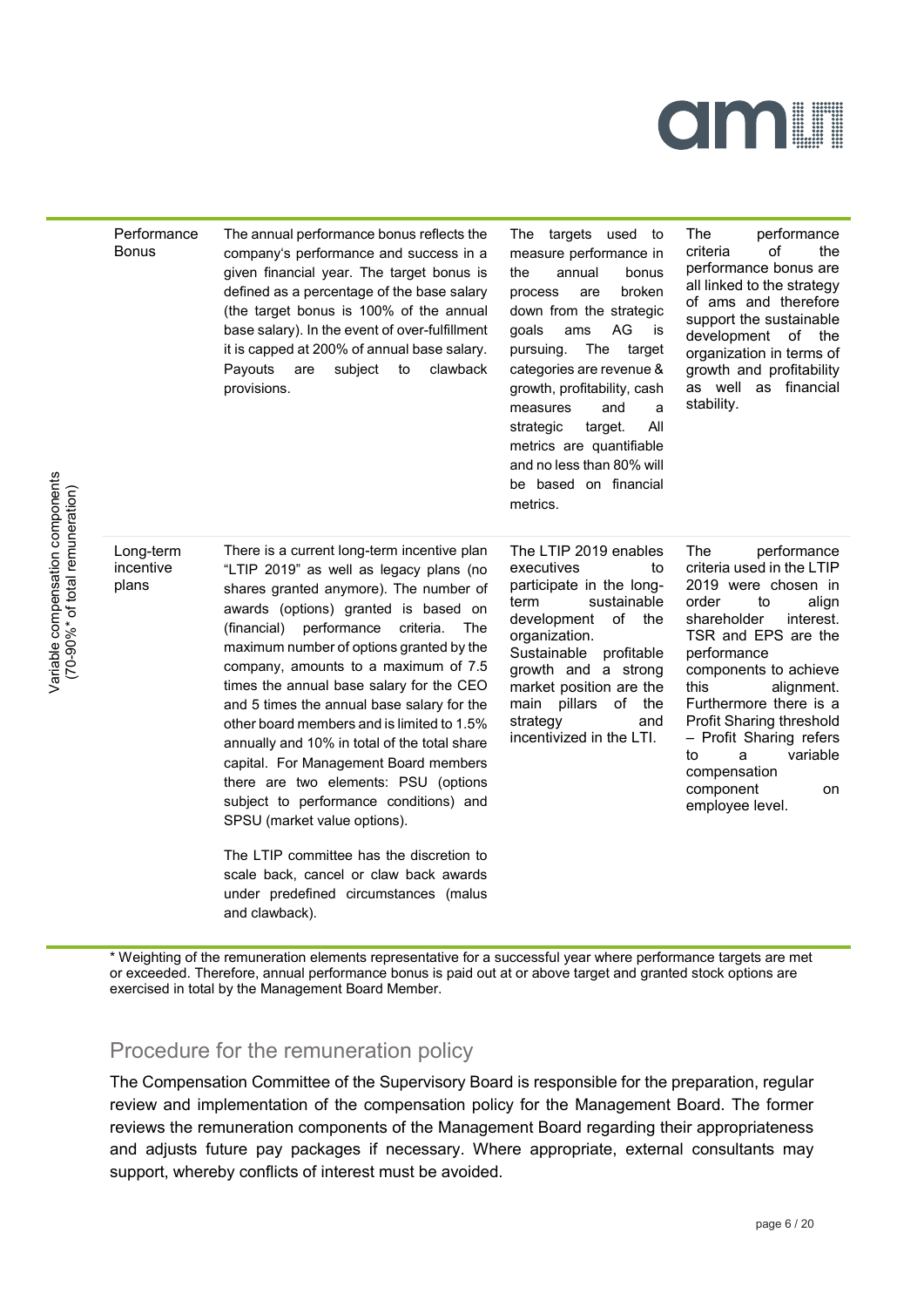

The fixed remuneration components and the design of the variable remuneration within the underlying remuneration policy are determined by the Compensation Committee in consultation with the Supervisory Board for the individual members of the Management Board regarding the terms of their respective contracts. In order to avoid conflicts of interest, the members of the Management Board are not entitled to attend those meetings of the Compensation Committee. The specific objectives of the variable remuneration elements are defined in accordance with the remuneration policy on an annual basis and the long-term incentive plans in accordance with their duration. These factors are stipulated for the individual members of the Management Board by the Compensation Committee and the Committee for Long-term Incentive Plan ("LTIP Committee") respectively.

# Base salary

The base salary reflects the professional experience and the area of responsibility of the individual member of the Management Board. Accordingly, the chairperson of the Management Board receives a higher base salary due to his special responsibility and importance to ams AG. The base salary is lower than market average compared to peers in the semiconductor and technology industry.

The base salary of each member of the Management Board is typically paid in 14 installments. 12 at the end of each month and 2 additional installments every 6 months as it is common practice in Austrian companies. The exercise of director functions in group companies or affiliated companies does not increase the fixed base salary. The amount of the base salary is stipulated individually within the respective executive contract.

# Variable Compensation elements

The variable performance-related remuneration consists of two elements. The short-term element is the annual performance bonus and the long-term elements are various long-term incentives plans.

The annual performance bonus incentivizes the successful execution of the strategy broken down to annual financial and non-financial targets in each financial year. The Compensation Committee does the target setting and weighting at the beginning of each year as well as the assessment at the end of a year.

The long-term incentive plans aim to incentivize the long-term and sustainable development – profitability and growth – of the organization to ensure an alignment with shareholder interest.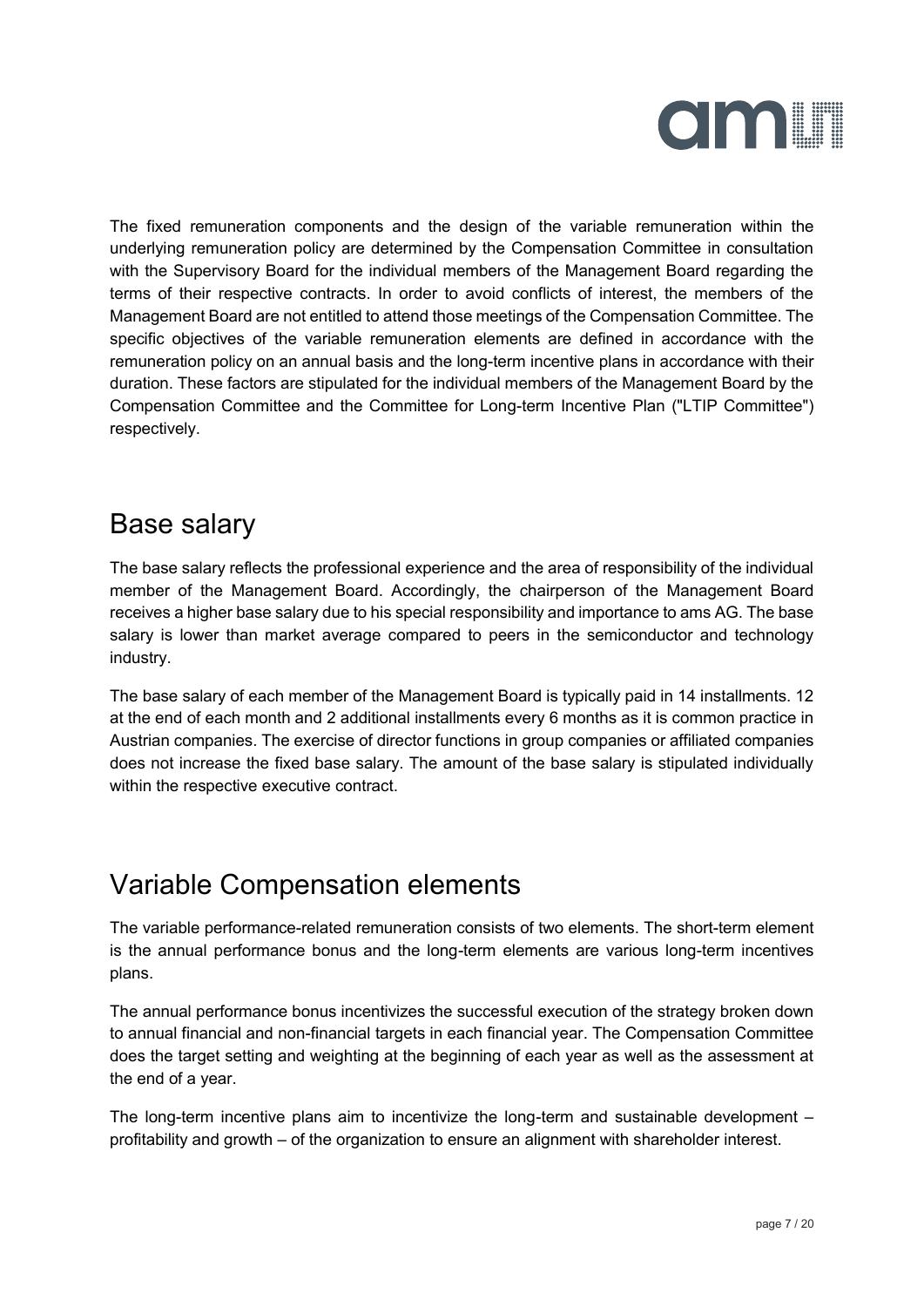

#### Annual Performance Bonus

#### **Criteria**

The annual performance bonus rewards the performance each year based on four target categories that are linked to the strategic goals of ams AG and each target is quantifiable. The target categories and their weighting ensure that the annual focus supports profitable growth as well as short-term milestones for important strategic projects (e.g. M&A activities) or CSR activities of ams AG. The target categories and their respective weighting are shown in the table below (all metrics are quantifiable and no less than 80% will be based on financial metrics).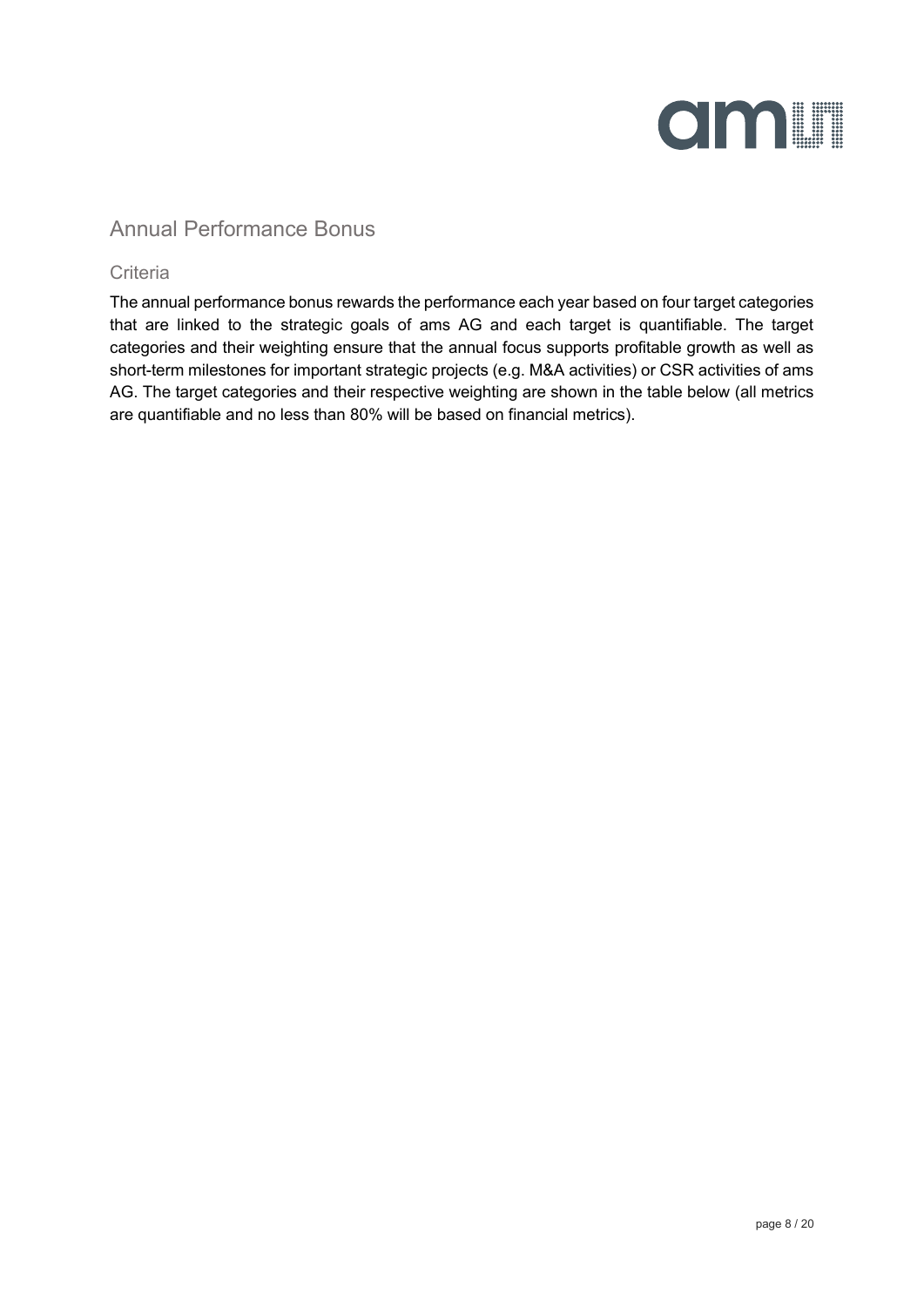

Overview of annual performance bonus criteria

| <b>Target</b><br>category | <b>Examples</b>                                           | Weight         | <b>Description</b>                                                                                                                                                                                                                                                                                                                                                                                                        | Link to the strategy and long-term<br>development                                                                                                                                                                                                                                                                                                                                                              |
|---------------------------|-----------------------------------------------------------|----------------|---------------------------------------------------------------------------------------------------------------------------------------------------------------------------------------------------------------------------------------------------------------------------------------------------------------------------------------------------------------------------------------------------------------------------|----------------------------------------------------------------------------------------------------------------------------------------------------------------------------------------------------------------------------------------------------------------------------------------------------------------------------------------------------------------------------------------------------------------|
| Profitability             | EBIT                                                      | $30% -$<br>50% | EBIT (or similar) is used to evaluate the<br>earnings potential. It shows the<br>performance of ams' core operations<br>without the costs of the capital structure<br>and tax expenses impacting the profit.<br>EBIT measurement: Expenses are<br>subtracted from revenues                                                                                                                                                | A main strategic focus is to combine<br>growth with profitability. Being profitable<br>is on the one hand the basis for a<br>sustainable<br>development<br>of the<br>organization and on the other hand key<br>align<br>with<br>the<br>shareholder<br>to<br>perspective and shareholder return.                                                                                                                |
| Revenue &<br>Growth       | <b>Net Sales</b>                                          | $0\% - 40\%$   | The underlying KPI to measure the<br>performance regarding revenue and<br>growth is Net Sales (or similar). Net<br>sales are the total revenue generated by<br>ams, excluding any sales returns,<br>allowances. It gives an understanding of<br>the company's top line growth and the<br>quality of the company's sales.                                                                                                  | Growth and the extension of the<br>portfolio are major strategic goals of<br>ams AG. Therefore focusing on growth<br>in financials like Net Sales in the annual<br>performance measurement supports<br>of<br>long-term<br>success<br>the<br>the<br>organization as defined in the strategy.<br>This will help ams AG to achieve the<br>goal of becoming the uncontested<br>global leader in optical solutions. |
| Cash<br>measure           | Free Cash<br><b>Flow</b><br>(FCF), Net<br>Debt            | $10% -$<br>30% | To measure ams' financial performance<br>or liquidity the Free Cash Flow (FCF) -<br>or similar - is measured. It shows the<br>cash that the company can produce<br>after deducting the purchase of assets<br>as property, equipment and other major<br>investments from its operating cash<br>flow. Alternatively Net debt is a KPI to be<br>used based on the focus defined by the<br>supervisory board in a given year. | Liquidity builds the sound basis and<br>enables ams AG to pursue its strategic<br>goals like making bold investments in<br>disruptive innovations and technologies<br>via R&D and M&A transactions.                                                                                                                                                                                                            |
| Strategic<br>measure      | CSR, M&A<br>transaction.<br>Post<br>Merger<br>Integration | 0% - 20%       | This category may include financial and<br>non-financial performance indicators.<br>Examples are an increase in efficiency,<br>M&A transaction deals or Post Merger<br>Integration efforts (that are typically<br>milestones of larger strategic projects).                                                                                                                                                               | Being agile and flexible is key in the fast-<br>paced environment ams is operating in.<br>ams' strategy<br>provides<br>Therefore.<br>proactively manage the<br>space to<br>industry's cyclic changes on a short-<br>term level.                                                                                                                                                                                |

#### Process

In the annual budget the Compensation Committee directly derives the annual targets from the company strategy. At the beginning of each financial year the Compensation Committee sets those targets and defines the weightings for the respective year. The guiding structure in this process is the target matrix (as shown). All targets set by the Compensation Committee are in alignment with the long-term strategy and are quantifiable. At the end of the financial year the levels of target achievement for each target are assessed based on the financial reporting. For a bonus to be granted, a minimum performance threshold for each individual performance indicator of 80% must be reached and each performance indicator is capped at 120%. If the threshold of one individual performance indicator is reached it will be included in the calculation with its respective weighting. The sum of all weighted target achievements are summed up to an overall target achievement. The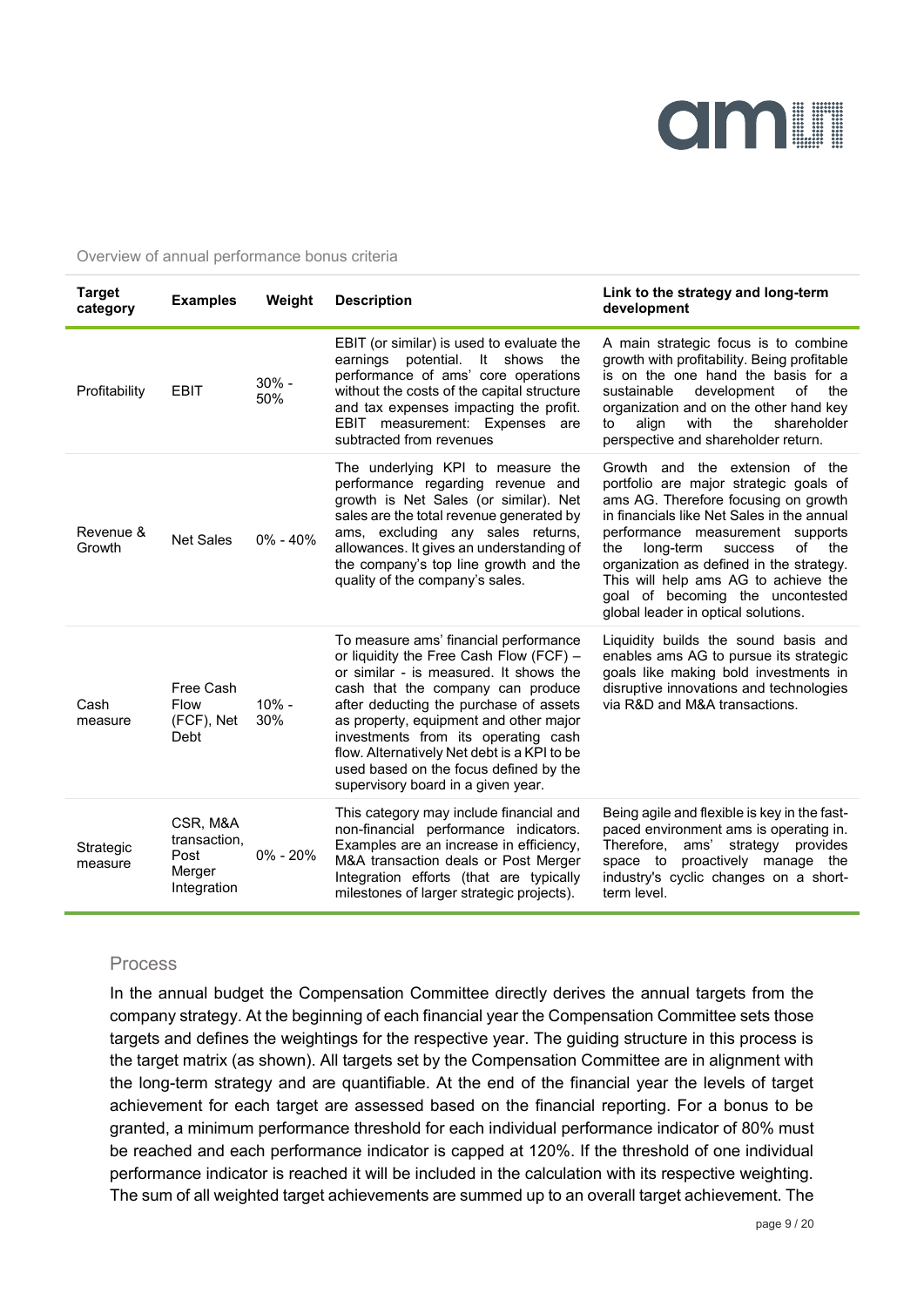

target bonus for each Management Board member amounts to one annual base salary. At an overall target achievement of 100% the payout is 100% of the target bonus. Below 80% overall target achievement there will be no bonus payout (threshold). The payout curve in between is linear. The maximum bonus payout is capped at 200% of the target bonus corresponding to 120% overall target achievement. The payout curve in between is again linear.

The performance bonus is due for payment no later than 30 days after the approval of the results of the financial year, although the payment terms may vary depending on local standards. Payouts are subject to clawback provisions.



Annual performance bonus overview

## Long-term incentive plans

#### **Principles**

Long-term incentive plans are an important instrument for ams AG to link shareholder interest with performance-related Management Board remuneration. A keystone for the granting of awards in the LTIP is the link to the Profit Sharing Program for Employees. Only if there is a payout in the Profit Sharing Program for employees Management Board Members benefit from their long-term incentive plan. The opportunity to participate in the success of ams AG aims at fostering the overall commitment of Management Board Members (and employees) to drive the execution of the longterm strategy. Therefore, the key performance indicators have a strong link to the long-term sustainable development of the company.

To ensure a high quality standards, compliance and alignment with market standards (governance, vesting, caps, clawback clauses and others), all plans are designed with the help of external consultants. External experts review the applicable performance criteria and the achievement of financial and non-financial targets on a yearly base.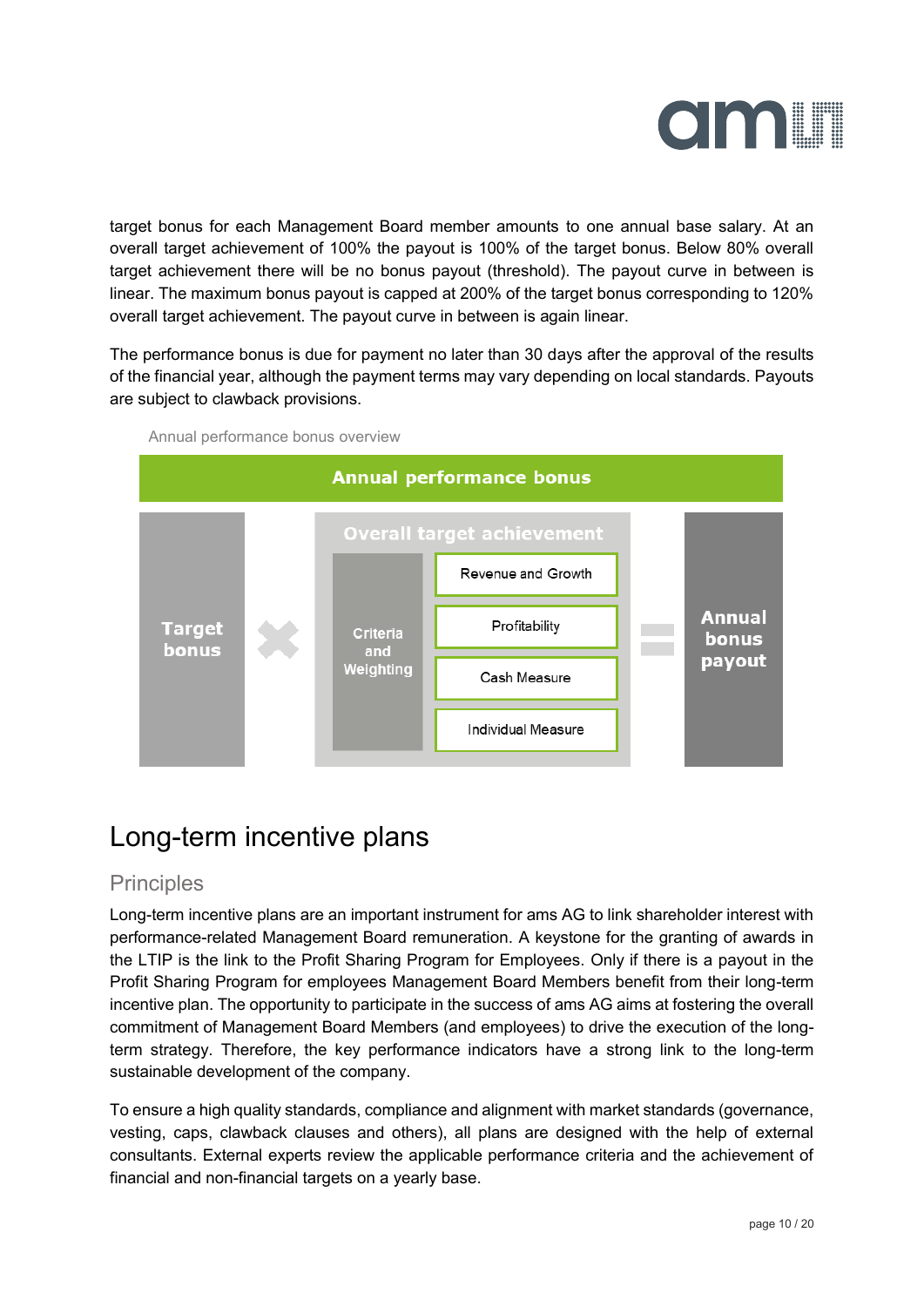

The plans are intended to offer an attractive remuneration element to the key staff and Management Board members that is in accordance with peer group comparisons. ams AG's long-term incentive plans are consistent with the remuneration offered by leading international semiconductor and technology companies in order to attract special talent & executives in the midst of an increasingly mobile global labor market. ams AG offers an attractive long-term incentive in accordance with peer group comparison and, therefore, ensures long-term commitment of employees by maintaining a motivating remuneration system that offers additional income opportunities to incentivize and retain key staff. Part of the performance indicators are also aligned throughout the organization via the connection to the Profit Sharing Program for Employees, which ensures that the long-term incentive plans for the Management Board are applicable only when employees are rewarded.

The total amount of options outstanding under all long-term incentive plans must not exceed 1.5% annually and in total 10% of the share capital at any time. Share options a granted to selected members of the Management Board, senior managers and other employees. A certain percentage of the options provided under the long-term incentive plans is intended for employees below Management Board level. The eligibility of participation is linked to conditions such as professional experience, years of service, areas of responsibility and position within the company or participation in other long-term incentive plans.

Management Board Members have a shareholding requirement. Members of the Management Board shall have a qualifying interest in shares. The amount of this qualifying interest measured by the average weighted price of the shares over a period of the previous 12 (twelve) months is 300 percent of the base salary for the Chairman of the Management Board and 200 percent of the base salary for the other members of the Management Board. Half of the qualifying interest may be held in shares and half in vested options.

#### **Procedure**

To ensure a sound governance of the long-term incentive plans and monitor relevant market developments the Supervisory Board established a LTIP Committee. It currently consists of the chairman and the deputy chairman of the Supervisory Board and any such number of employee representatives of the Supervisory Board, but no less than three members of the Supervisory Board (the "LTIP Committee").

The LTIP Committee is responsible for preparing the general policy and parameters of the longterm incentive plans of ams AG to be approved by the Supervisory Board and the Annual General Meeting. Subsequently, the available options are granted by resolution of the LTIP Committee. The LTIP Committee decides on the long-term incentive plans to be awarded to the members of the Management Board on the basis of the respective long-term incentive plans.

To ensure a high quality standard, compliance and alignment with market standards, all long-term incentive plans are designed with the help of external consultants. External experts review the applicable performance criteria and the achievement of financial and non-financial targets on a yearly base.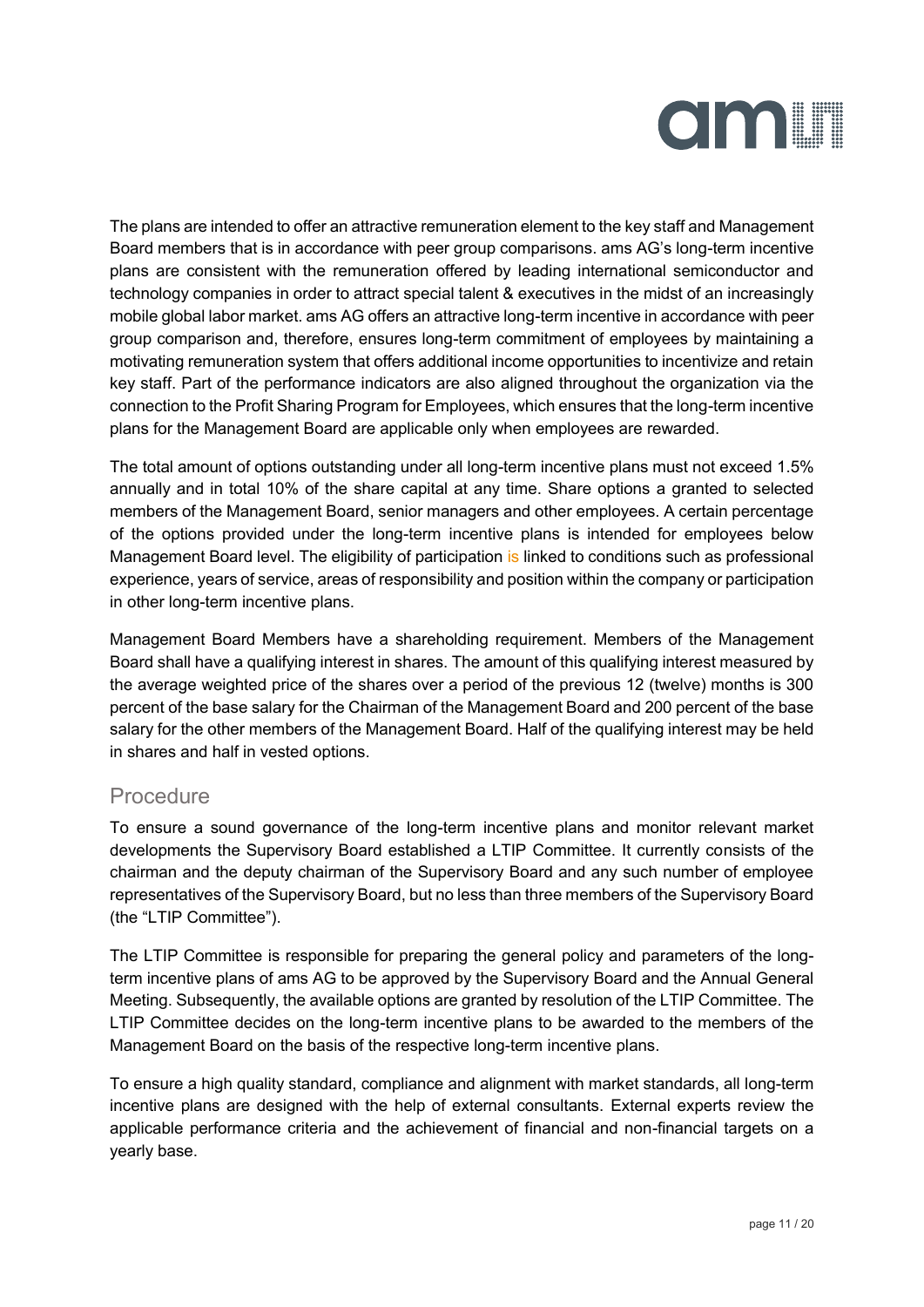

#### Future long-term incentive plans

To ensure compliance to current regulations future LTI plans for Management Board Members will build upon the standards of LTIP 2019 and will foresee a vesting period of at least 4 years.

#### LTIP 2019

On June 30, 2019, the Supervisory Board and the Management Board adopted a new Long-term incentive plan (LTIP 2019) to replace LTIP 2014, which became effective on September 9, 2019.

Overall, the LTIP 2019 plan comprises of approximately 7.5% of the Company's share capital over the course of 5 years (2019-2023). The annual maximum number of shares granted shall not exceed 1.5% of the Company´s share capital. Each Award granted under the LTIP 2019 entitles the participant to purchase one no-par value share of ams AG. The total amount of outstanding options and Awards under all plans that can be converted into shares may at no point in time exceed ten percent (10%) of the total share capital. In addition, thresholds for the fair value of the stock options granted are set relative to the annual gross salary.

The LTIP 2019 includes three different types of awards, the first two of them are applicable for Management Board Members:

- 1. **Performance Share Units (PSU):** PSUs are options subject to performance conditions. The performance indicators for the PSU are the relative Total Shareholder Return and the Earnings per Share. The peer group for the relative TSR consists of 16 semiconductor companies. An additional threshold is the fulfillment of the performance criteria under ams' Profit Sharing Program. PSUs will become exercisable 3 years after grant date (vesting period) if the LTIP Committee determines that the performance criteria have been met and provided that the price of the shares at the time of exercise exceed the average weighted price of the shares three months prior to the Date of Grant (exercise threshold). Each granted PSU entitles the participants to purchase one share of the Company at an exercise price of EUR 1,-.
- 2. **Special Performance Share Units (SPSU):** SPSUs are market value options. Over a four year period each year one quarter of the total tranche of SPSUs becomes exercisable. Each granted SPSU entitles the participants to purchase one share of the Company for a strike price, which results from the weighted average price of the Shares within the last sixty (60) trading days prior to the respective Date of Grant, converted into an Euro amount and payable for each Share acquired upon the exercise of an Award.
- 3. **Restricted Share Units (RSU):** not applicable for Management Board members. RSUs are subject to the achievement of a performance hurdle in accordance with the performance criteria under ams' Profit Sharing Program. Over a four year period each year one quarter of the total tranche of RSUs becomes exercisable. Each granted RSU entitles the participants to purchase one share of the Company at an exercise price of EUR 1,-.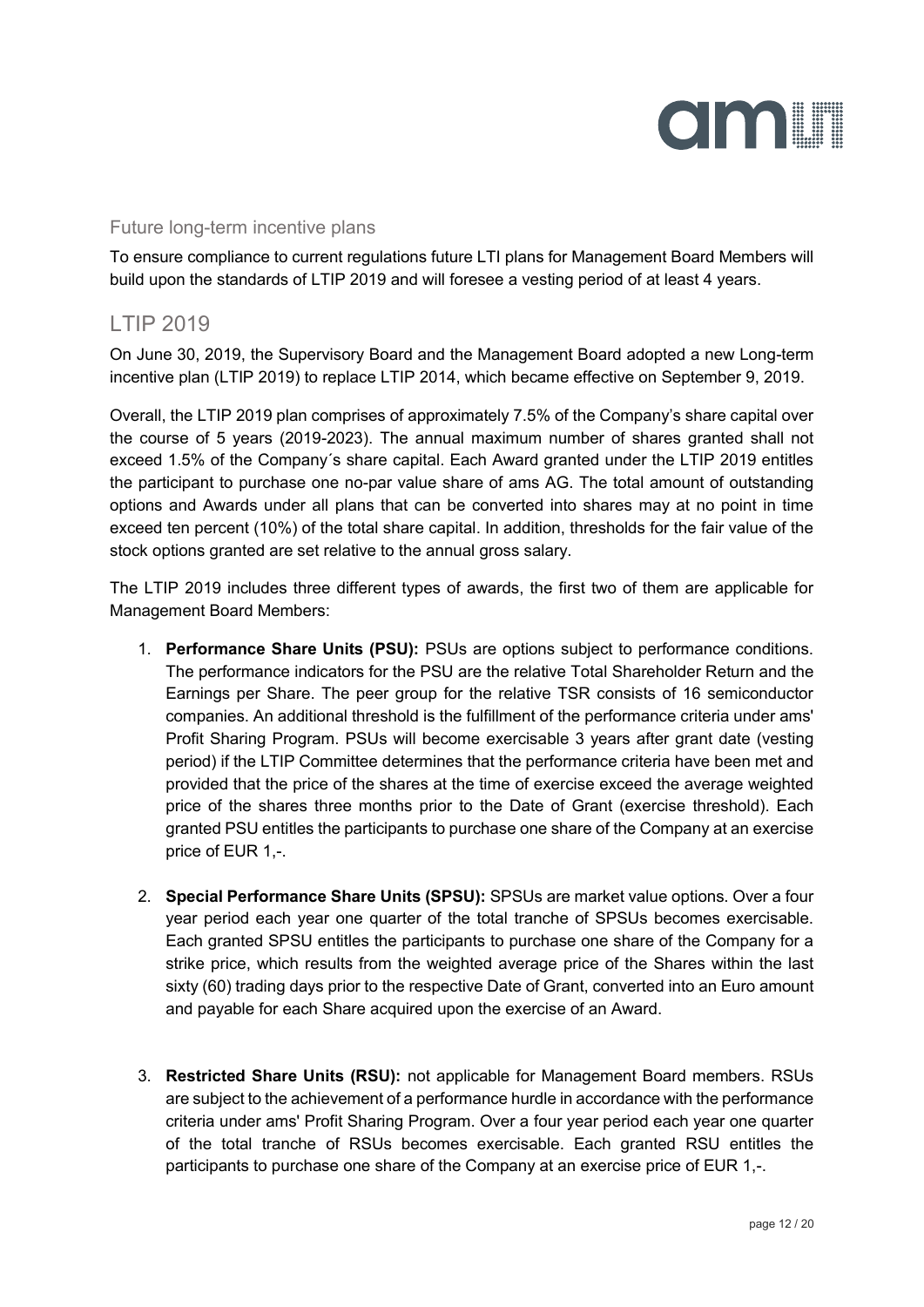

Management Board Members are entitled for PSUs and SPSUs (RSUs are reserved for other key staff). PSUs make up 65% and SPSUs 35% of total awards granted to Management Board **Members** 

All granted options must be exercised by June 30, 2029.

To drive the achievement of long-term financial and strategic objectives and at the same time considering recent developments and changes in market acceptance for long-term incentive plans the LTIP-Committee defined the following exercise criteria for the LTIP 2019 (Performance Criteria). These performance metrics combine Company financial performance metrics (Earnings per Share and Profit Sharing Criteria) with a relative TSR condition measured versus industry peers and are aligned with ams AG'S performance-based remuneration system for all employees (Profit Sharing Program).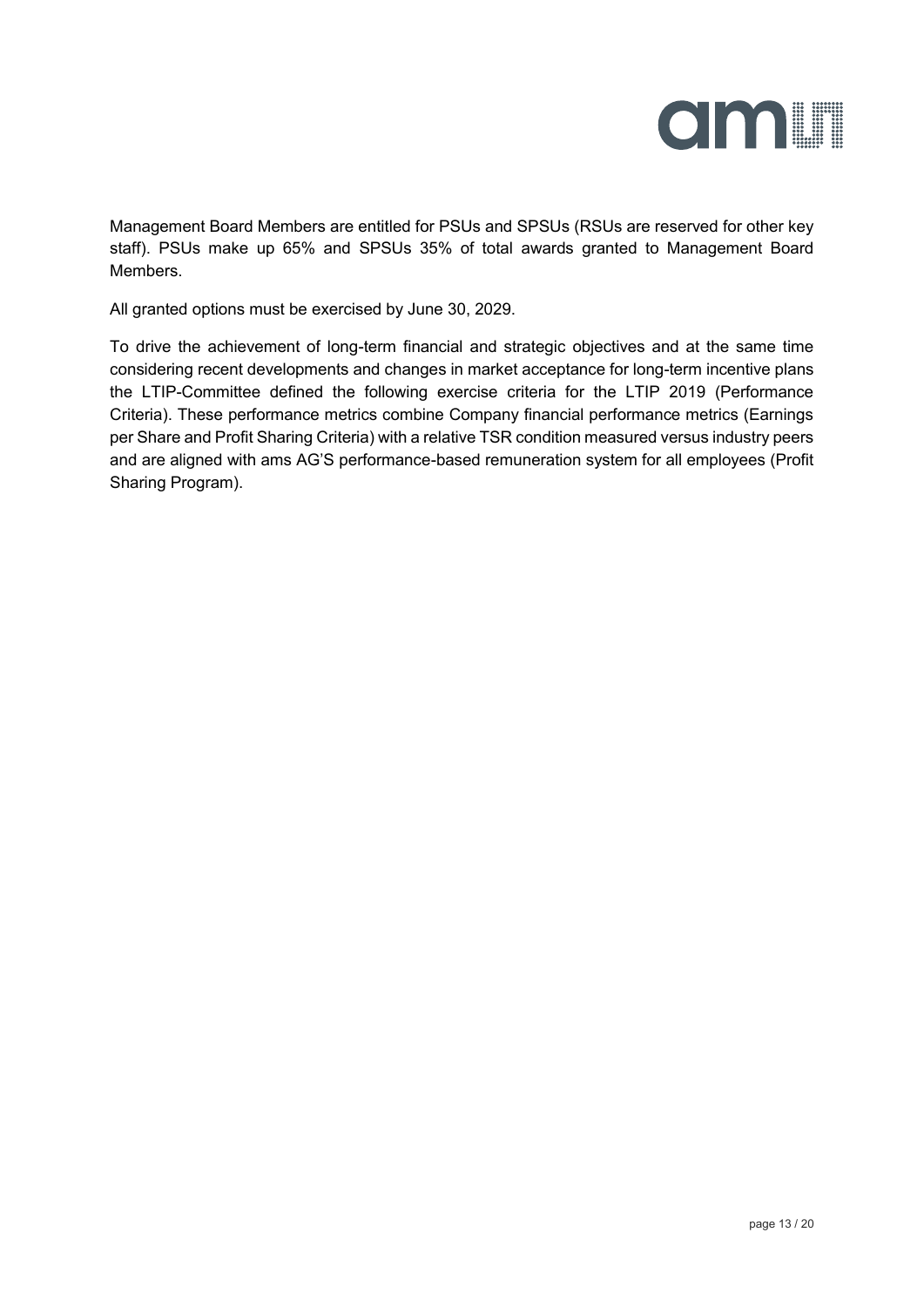

Overview of long-term incentive performance indicators

| Performance                                                      | <b>Indicators</b>             | <b>Description</b>                                                                                                                                                                                                                                                                                                                                                                                                                                                                                                                                                                                                               | Link to the strategy and long-term<br>development                                                                                                                                                                                                                                                              |
|------------------------------------------------------------------|-------------------------------|----------------------------------------------------------------------------------------------------------------------------------------------------------------------------------------------------------------------------------------------------------------------------------------------------------------------------------------------------------------------------------------------------------------------------------------------------------------------------------------------------------------------------------------------------------------------------------------------------------------------------------|----------------------------------------------------------------------------------------------------------------------------------------------------------------------------------------------------------------------------------------------------------------------------------------------------------------|
| Earnings per<br><b>Share Part</b><br>(weighting<br>50%)          | adjusted<br><b>EPS</b>        | Adjusted EPS is the portion of ams' profit<br>allocated to each share outstanding<br>calculated as the adjusted Net Result<br>divided by the number of outstanding<br>shares. It is assessed against the financial<br>annual budget in the year of the Date of<br>Grant. The extent of vesting of the EPS<br>part is potential in the sense that the final<br>vesting of the EPS part is subject to the<br>extent of vesting of the TSR part (as<br>described below) which works as a<br>multiplier. Therefore, the final vesting of<br>the EPS part is only determined after the<br><b>TSR Performance Period.</b>              | EPS as a very common LTI performance<br>indicator aligns this incentive with the<br>shareholder interest. It also links to the<br>strategic goal of profitable growth as the<br>Net Result is an important part.                                                                                               |
| Total<br>Shareholder<br><b>Return Part</b><br>(weighting<br>50%) | Relative<br><b>TSR</b>        | The Relative TSR is defined as ams' share<br>performance<br>price<br>plus<br>reinvested<br>dividends on the ex-dividend date over the<br>TSR performance period of three years<br>after the grant compared to a pre-defined<br>industry peer group. If the relative TSR is<br>at the median of the peer-group then 0,5x<br>up to 1x of the target award vests<br>depending on the target achievement of<br>the EPS Part. If the relative TSR exceeds<br>the 50th percentile vesting increases on a<br>straight line basis up to 1x of the target<br>awards depending on the corresponding<br>target achievement of the EPS part. | Relative TSR as a highly recognized<br>performance<br>for<br>LTIs<br>measure<br>strengthens<br>alignment<br>with<br>the<br>shareholder interests. The comparison<br>with an industry-specific peer group also<br>links strongly to the strategic goals of<br>sustainable growth becoming the market<br>leader. |
| <b>Profit Sharing</b><br>Program Part<br>(threshold)             | Adjusted<br><b>Net Result</b> | The Adjusted Net Result is the net result<br>adjusted by non-cash costs related to<br>share-based compensation (IFRS 2),<br>of the purchase price<br>depreciation<br>allocation for acquisitions and non-cash<br>cost for evaluation changes of financial<br>instruments.                                                                                                                                                                                                                                                                                                                                                        | The adjusted net result and the link to the<br>employee profit sharing program aligns<br>the performance indicator of the variable<br>remuneration elements of different levels<br>of the organization. This common focus in<br>terms of performance supports the long-<br>term development.                   |

It shall be in the sole discretion of the LTIP Committee to decline any adjustment on the EPS part which occurs due to a Management's mistake and was not budgeted for. Additionally, regardless of the Company's TSR performance over the TSR Performance Period, the LTI Committee shall retain discretion to scale back the level of vesting that would otherwise result if it considers that the Company's TSR performance over the TSR Performance Period was not reflective of the Company's underlying financial performance.

The LTIP Committee reviews and selects appropriate adjustments to the performance measures and their weightings prior to future grants if an event has occurred which causes the Committee to consider that it would be appropriate to amend the performance criteria the Committee acts fairly and reasonably in making the amendment. The three events that may cause the Compensation Committee to adjust the measures are: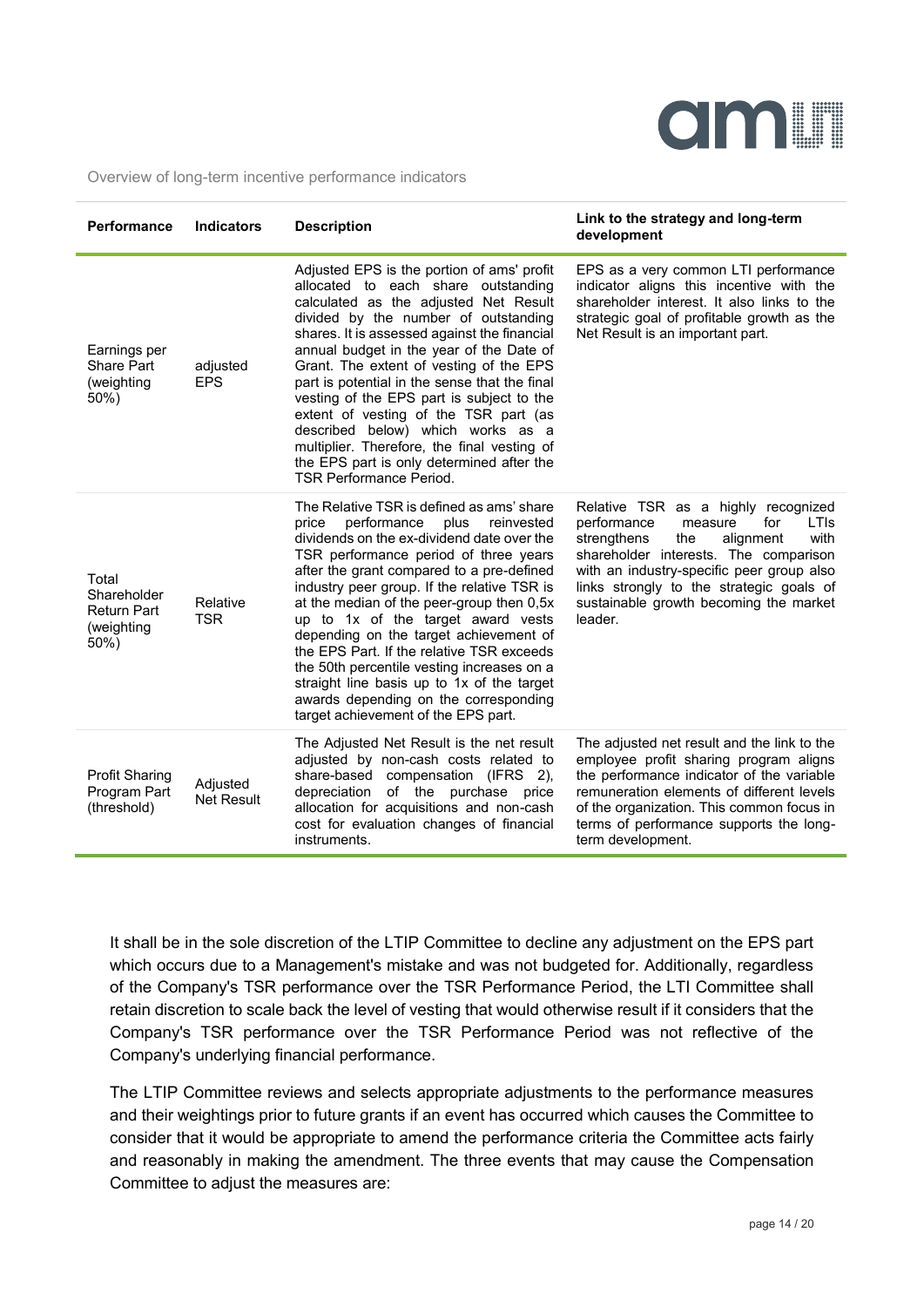

- Transactions in scope with IFRS2
- Non-cash expenses related to foreign currency options
- Depreciation of purchase price allocation

Any material amendments of the performance criteria shall be subject to prior approval by the Supervisory Board.

Under the rules of the LTIP 2019 the LTIP Committee is entitled to cancel or claw back some or all of a participant's awards under predefined circumstances (**Clawback**), especially in but not limited to the case the Committee

- determines that financial results of the Company were materially misstated,
- forms the view that in assessing any performance conditions imposed on an Award assessment was based on an error, or on inaccurate or misleading information or assumption, or
- the individual ceases to be a director or employee of an ams Group member as a result of material misconduct on the part of the individual.

Such clawback may be applied through direct repayment or a reduction in unvested awards of future grants, or a reduction in such other payments as might otherwise be due from the Company to the individual.

Management Board Members have a shareholding requirement. Members of the Management Board shall have a qualifying interest in shares. The amount of this qualifying interest measured by the average weighted price of the shares over a period of the previous 12 (twelve) months is 300 percent of the base salary for the Chairman of the Management Board and 200 percent of the base salary for the other members of the Management Board. Half of the qualifying interest may be held in shares and half in vested options.

#### Legacy LTI Plans – design

ams AG's legacy long-term incentive plans were designed to align Management remuneration with the Company's long-term strategic goals and the shareholder interest. To achieve this goal ams AG set-up two different types of long-term incentive plans over the years. The basic principle in all of those plans is that Management board members (and other key staff) are granted stock options if certain performance criteria are met. All existing plans were designed and established before this remuneration policy was developed.

- **Standard LTIs:** These are stock option programs which are regularly relaunched in line with market standards of leading international semiconductor and technology companies and serve the purpose to attract special talent & executives in the midst of an increasingly mobile global labor market (LTIP 2019).
- **Special LTIs:** In addition, plans are drawn up on an event-driven basis to incentivize strategically important projects, in particular in connection with more or less recent M&A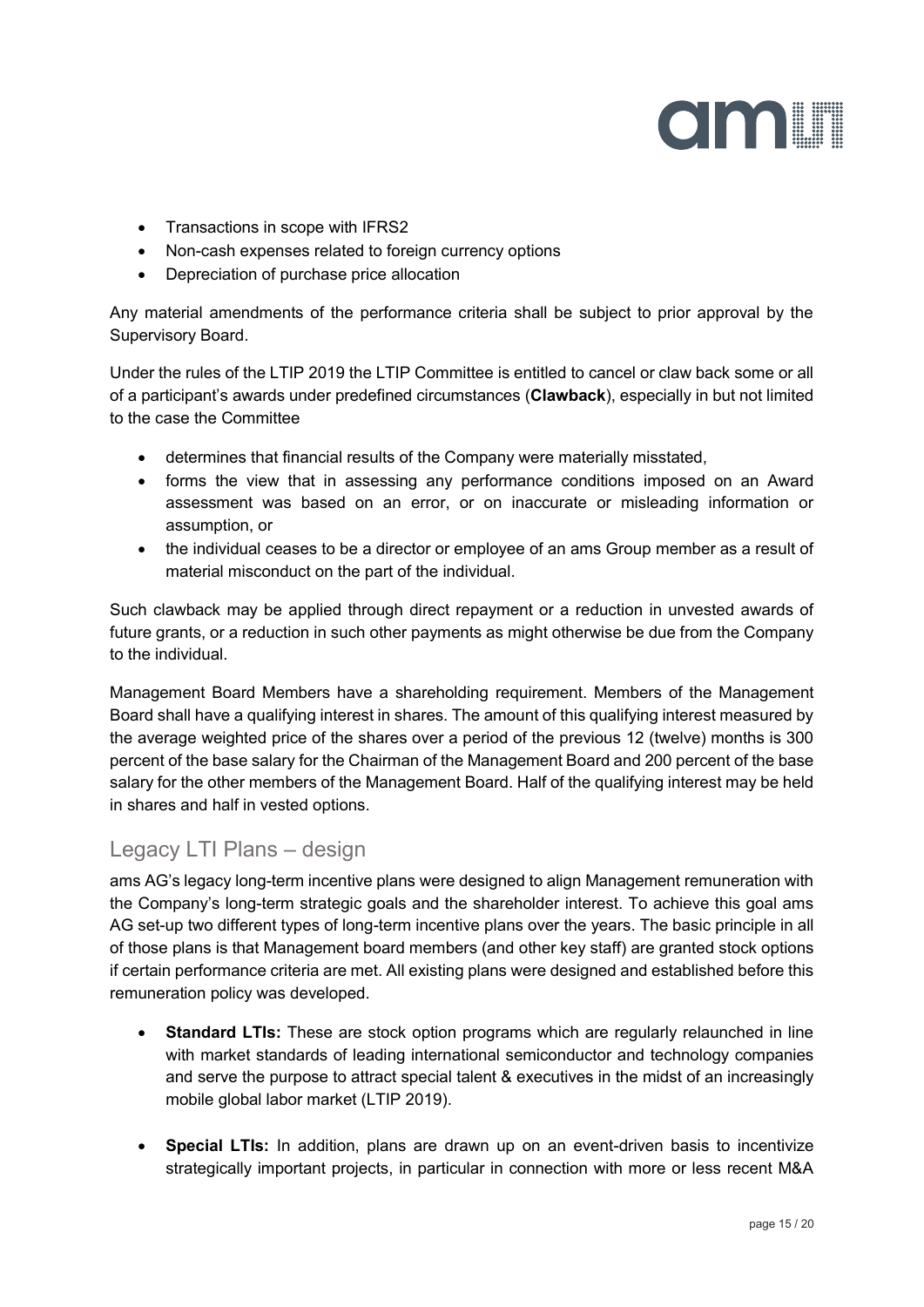

deals and integration projects (currently exercised plans: SSOP 2017, LTIP 2018, SSOP 2019).

All long-term incentive plans foster the alignment of the interests of Management board and shareholders by granting ams AG share options and are subject to key performance criteria linked to the Company's long-term strategy and sustainable increase of shareholder value and return. The plans seek to prevent inappropriate risk-taking and provide additional incentives to support strategic projects of particular importance to ams AG.

Currently 7 different long-term incentive plans are running and can (depending on the entitlement) contribute to the variable compensation. A current allocation is only made from the LTIP 2019, all other plans are legacy plans. The financial details of the individual long-term incentive plans are published within the annual ams Group consolidated financial statements. All existing plans were designed and established before this remuneration policy was developed.

All existing plans have performance criteria as foundation. These performance indicators (e.g. EPS, TSR) are linked to the strategic goals of ams AG and are in line with the shareholder interest. Vesting periods are defined, however they vary between the different plans. Each Award granted entitles the participant to purchase one no-par value share of ams AG. The total amount of outstanding options and Awards under all plans that can be converted into shares may at no point in time exceed 10% of the total share capital. There is also a cap on the number of stock options granted to each Management Board Member. This cap varies according to the specific role and responsibilities. There is a clawback clause included in all plans since 2014.

## Remuneration in kind and benefits and other benefits

Board members are provided with an upper-middle class passenger car for business and private purposes. The selection of the type of car considers the representative character of the company.

Furthermore, the Company enters into D&O insurance contracts for members of the Management Board for the duration of their respective Management Board function and takes out a private accident insurance policy for the benefit of the members of the Management Board.

Pension commitments for members of the Management Board are not provided and no early retirement schemes are established.

The company bears the cost of tax consulting for management board members especially if there are different tax legislations involved. This measure ensures that no reputational issues can result out of the taxation of the remuneration of Management Board members.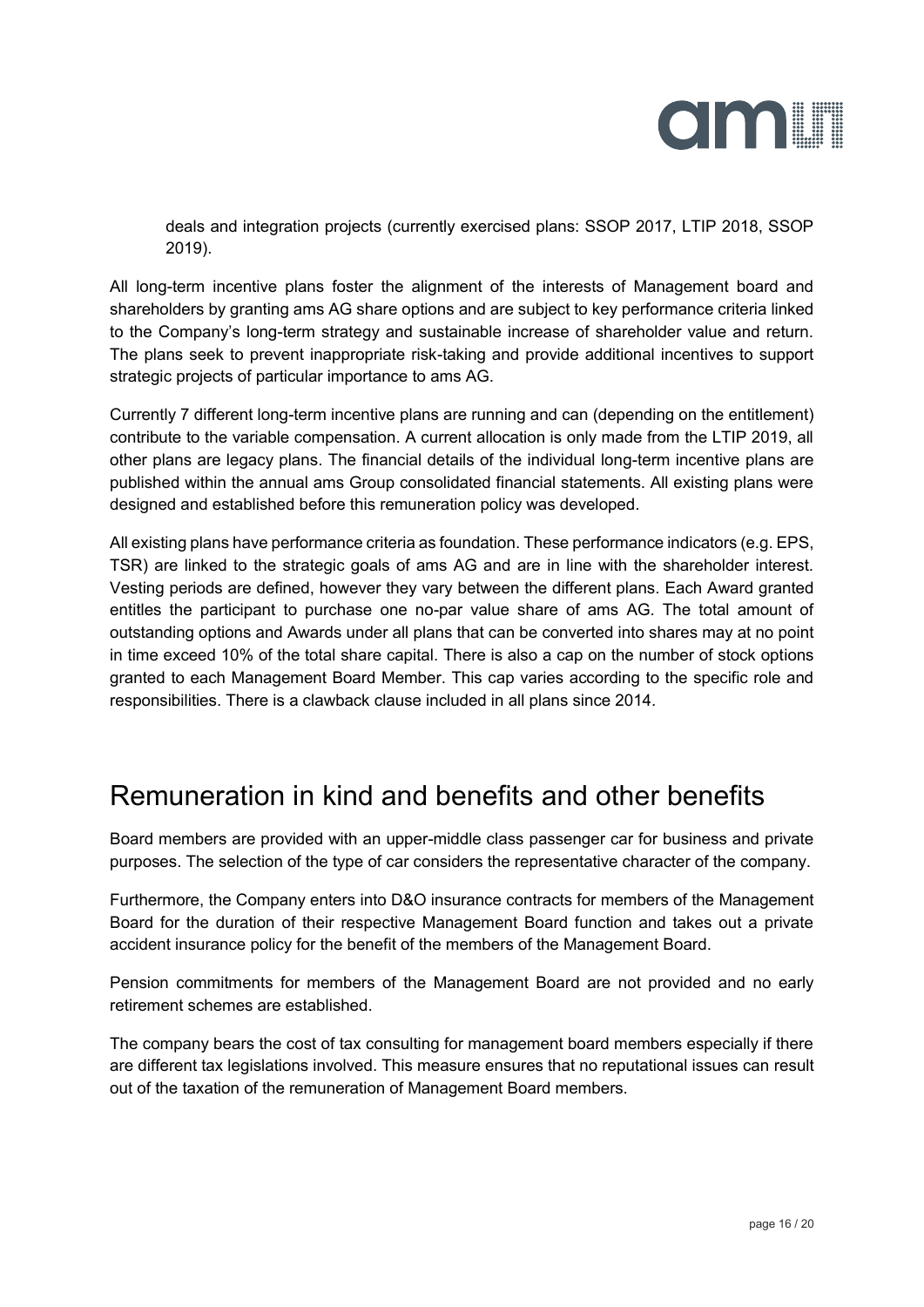

# Term and termination of the Management Board mandate

The employment contracts of the members of the Management Board are concluded for the duration of their mandate. Members of the Management Board are appointed for a period of three years by resolution of the Supervisory Board. Reappointments are permitted by resolution of the Supervisory Board on the recommendation of the Nomination Committee.

In accordance with section 75 (4) of the Austrian Stock Corporation Act (AktG), members of the Management Board may be dismissed from their position for good cause or may be dismissed if there is a reason for dismissal within the meaning of section 27 of the Austrian Salaried Employees Act (AngG). Consequently, the employment contract is terminated at the time of dismissal. In these cases or in the event of resignation from office without the consent of the Supervisory Board, the Management Board member concerned is not entitled to any remuneration for termination or other form of compensation in connection with the termination of the employment relationship.

In the absence of good cause or in the event of illness or accident, whereas the Management Board member is unable to perform his duties for three months and the reason for the impediment is not expected to be settled within the next three months, as well as in the event of occupational disability within the meaning of Section 273 of the General Social Insurance Act (ASVG), any termination compensation in connection with the termination of the employment relationship is due. This compensation for termination is limited in total to 200 percent of the annual remuneration of the last financial year of service. The amount of the compensation for termination is based on years of service with the company. Granted long-term incentive plans that remain in existence as described in subpara 5 of this clause do not stipulate compensation for the termination of the respective mandate.

Within the scope of the Corporate Staff and Self-Employment Provision Act (BMSVG), ams AG makes contributions to an employee provision fund in the statutory amount. There are no entitlements to a statutory severance payment from ams AG. If a claim for severance pay has arisen in connection with a previous employment relationship, prior to appointment to the Management Board, such claim may be granted in the amount contractually agreed upon after termination of the board function and the associated termination of the employment contract.

In the event of termination of the employment, all options granted that were not yet exercisable at that time expire, unless the reason for termination is retirement, ill health, injury or disability evidenced, redundancy or a decision by the responsible committee of the Supervisory Board. In this case, any options granted will remain in existence and may be exercised at any time until the expiry of the respective long-term incentive plans. Same applies in the event that ams AG has not made an indexed and equivalent (wertgesichertes und gleichwertiges Angebot) offer six months prior to the expiration of the employment contract of the member of the Management Board. Any options granted but not exercised beyond this date lapse.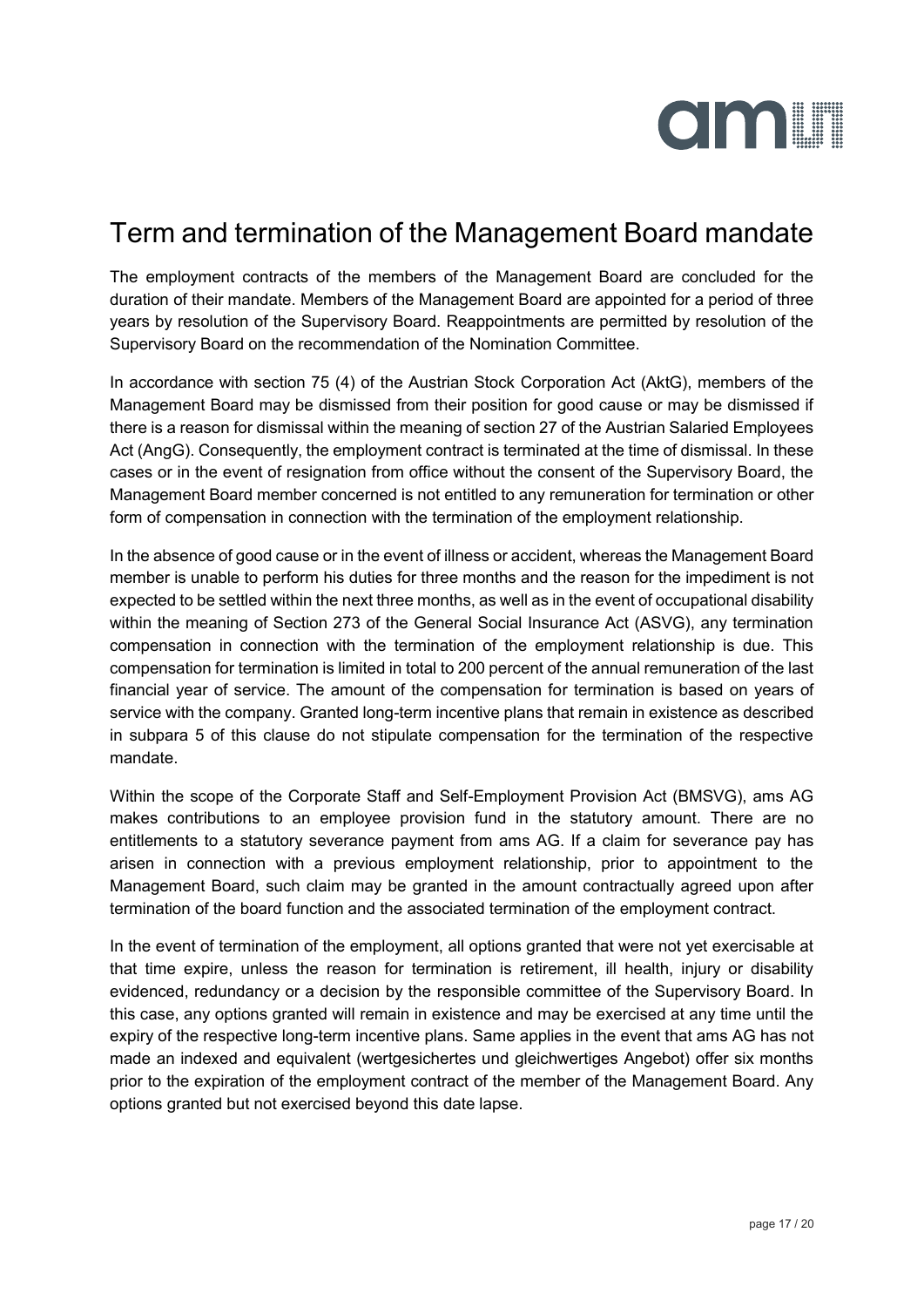

# Possibilities of deviation from the Remuneration Policy

In accordance with Austrian Stock Corporation Act § 78a para. 8 a temporary deviation from the established remuneration policy is only permitted under exceptional circumstances, if the deviation is necessary to ensure the long-term development and profitability of ams AG. Deviations from the remuneration policy may only be exercised with respect to the variable remuneration components in exceptional circumstances (see point 2.3.2). An exceptional circumstance is defined as follows:

- Major changes in the legal or regulatory environment;
- Significant deterioration in the economic environment;
- Unforeseen resignation or dismissal of a member of the Management Board for good cause when equivalent replacement does not seem feasible within the scope of this compensation policy.

The Compensation Committee must examine whether exceptional circumstances exist and must submit a respective proposal for deviation from the established remuneration policy to the Supervisory Board for resolution. Once a resolution is passed, variable remuneration that deviates from the remuneration policy may be embedded in the concerning contracts.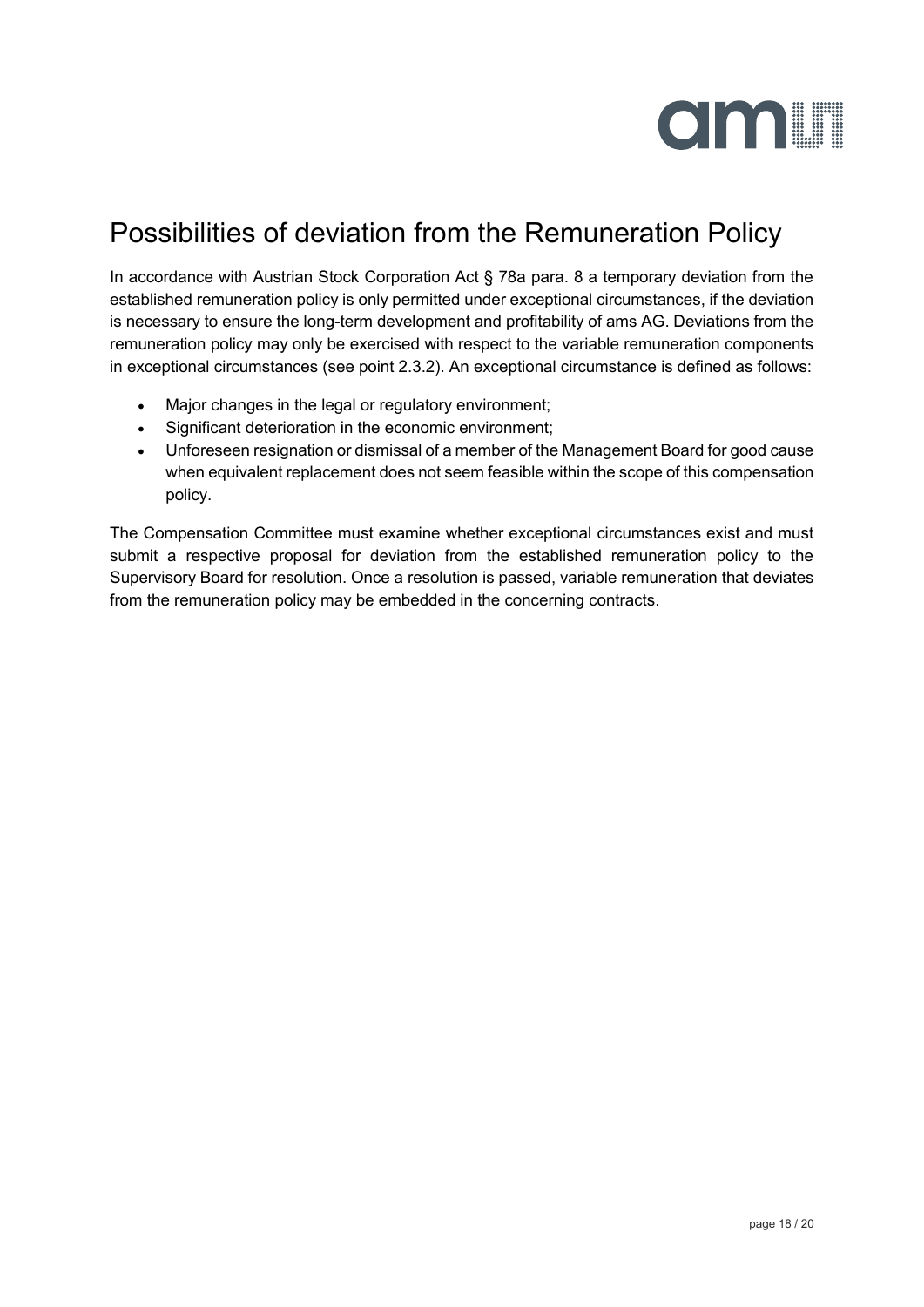

# Appendix

Summary of the main changes to the compensation policy (§ 78a (9) AktG in conjunction with § 78b (2) sentence1 AktG)

In last year's advisory vote, some shareholders expressed concerns regarding our proposed policy on the remuneration of the Management Board (Remuneration Policy of the Management Board). We have taken all issues raised seriously and addressed them when revising the policy. We especially focused on the disclosure of certain aspects like the performance metrics used for incentives. In the review process, an external consultant advised the Compensation Committee.

We aimed at supporting the understanding of how the performance metrics of short-term and longterm remuneration are associated with the sustainable long-term growth and success of ams AG. We diligently disclosed all relevant elements in this revised version in order to meet the requirements on transparency in the interest of our shareholders.

We have paid particular attention to a clear and concise description of the individual compensation elements, their relative weightings and the underlying performance metrics. Additionally, we have added graphical and tabular overviews to increase comprehensibility.

In the following table we summarized the key changes and improvements of our Remuneration Policy for the Management Board compared to the version of the previous year: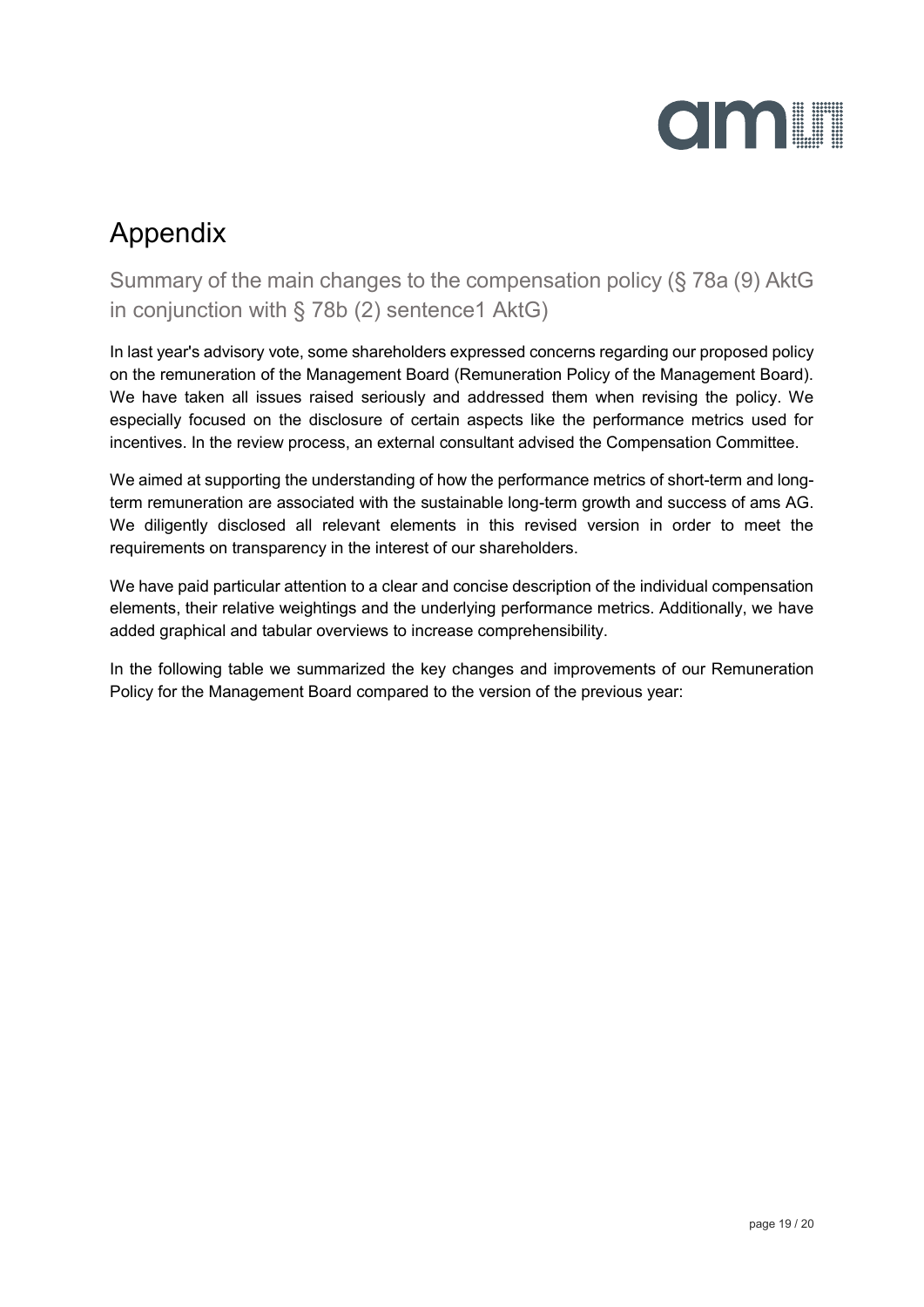

|                                      |     | What was raised by investors                                                                                                                                                                                                                                                                                                 | What we changed in our<br>revised policy                                                                                                                                                                                                                                                                                                                                                                                                 |  |
|--------------------------------------|-----|------------------------------------------------------------------------------------------------------------------------------------------------------------------------------------------------------------------------------------------------------------------------------------------------------------------------------|------------------------------------------------------------------------------------------------------------------------------------------------------------------------------------------------------------------------------------------------------------------------------------------------------------------------------------------------------------------------------------------------------------------------------------------|--|
| <b>Structure</b><br>disclosure       | and | Some shareholders raised concerns on<br>the level of disclosure in some parts of<br>the policy. We also identified the need to<br>increase transparency and visualization<br>of the overall compensation structure as<br>well as single elements.                                                                            | In our revised policy, we increased the<br>level of disclosure for all remuneration<br>elements. We also emphasized on how<br>the compensation structure of the<br>Management Board contributes to the<br>long-term development of ams AG and<br>how it aligns with the interests of our<br>shareholders. Furthermore, we made it<br>more comprehensible<br>by<br>providing<br>additional<br>overviews<br>structural<br>and<br>elements. |  |
| Short-term<br><b>Incentives</b>      |     | shareholders raised concerns<br>Some<br>about the fact that the<br>proposed<br>compensation policy included the option<br>of granting special bonuses in addition to<br>the annual performance bonus. In<br>addition, performance metrics<br>and<br>weightings for the annual performance<br>bonus were not fully disclosed. | We eliminated the option to grant special<br>bonuses in the revised policy.<br>Regarding the performance metrics and<br>their weightings, we disclosed those. The<br>policy now also provides further details<br>on how the annual performance bonus<br>works in detail.                                                                                                                                                                 |  |
| Long-term<br><b>Incentives</b>       |     | Regarding the long-term incentives,<br>some shareholders would like to see<br>more disclosure on functionality, key<br>elements and underlying performance<br>metrics.                                                                                                                                                       | We have disclosed the design elements<br>and underlying performance metrics of<br>our current equity incentive plan (LTIP<br>2019) in detail and included a summary<br>of the legacy plans.                                                                                                                                                                                                                                              |  |
| <b>Recovery</b><br><b>Provisions</b> |     | Some shareholders raised concerns that<br>our incentive structure does not include<br>provisions<br>recovery<br>(e.g.<br>clawback<br>clauses).                                                                                                                                                                               | Both our short-term and long-term<br>compensation elements are subject to<br>recovery provisions, which we have<br>disclosed accordingly.                                                                                                                                                                                                                                                                                                |  |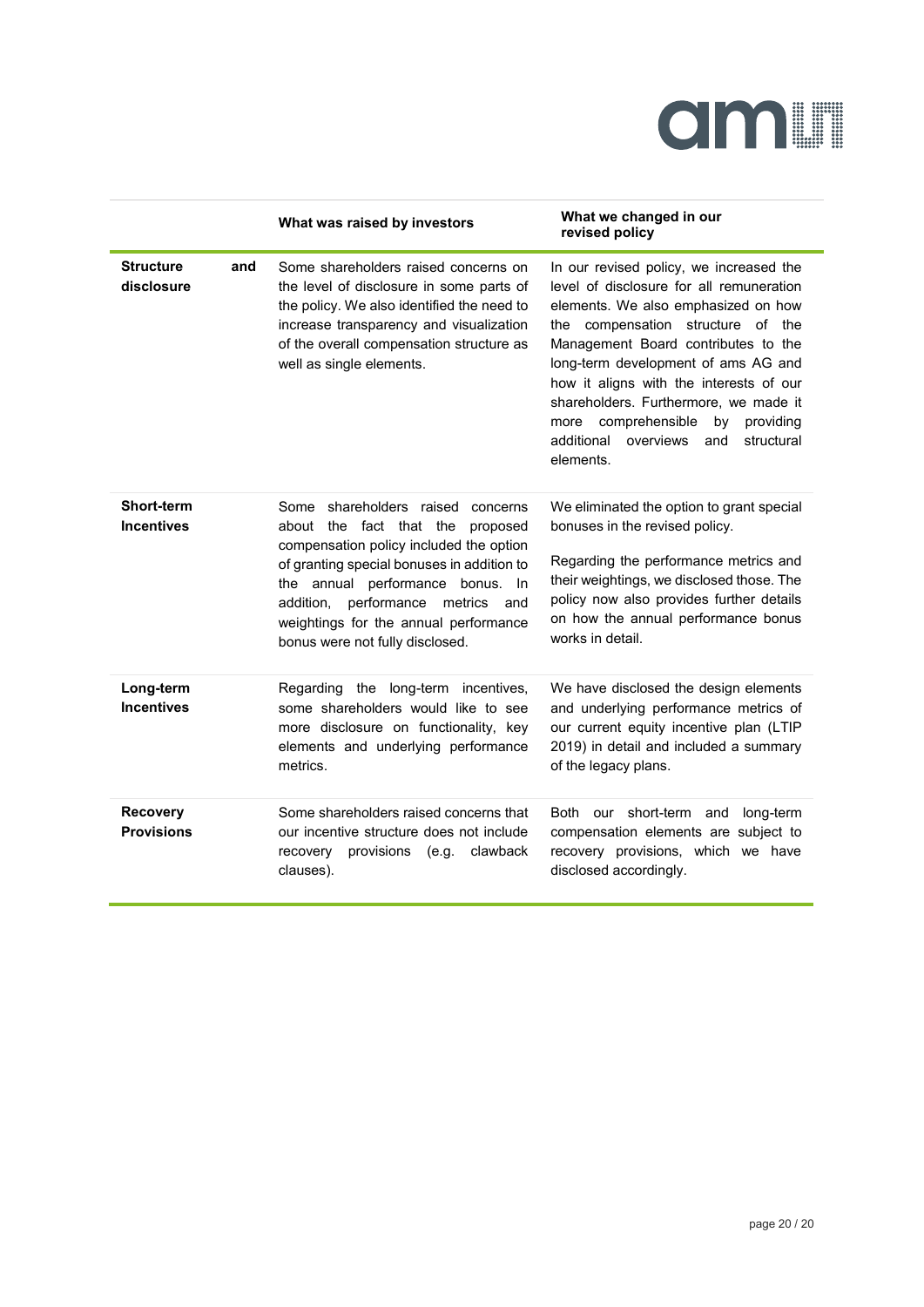

# Remuneration Policy for the Supervisory Board of ams AG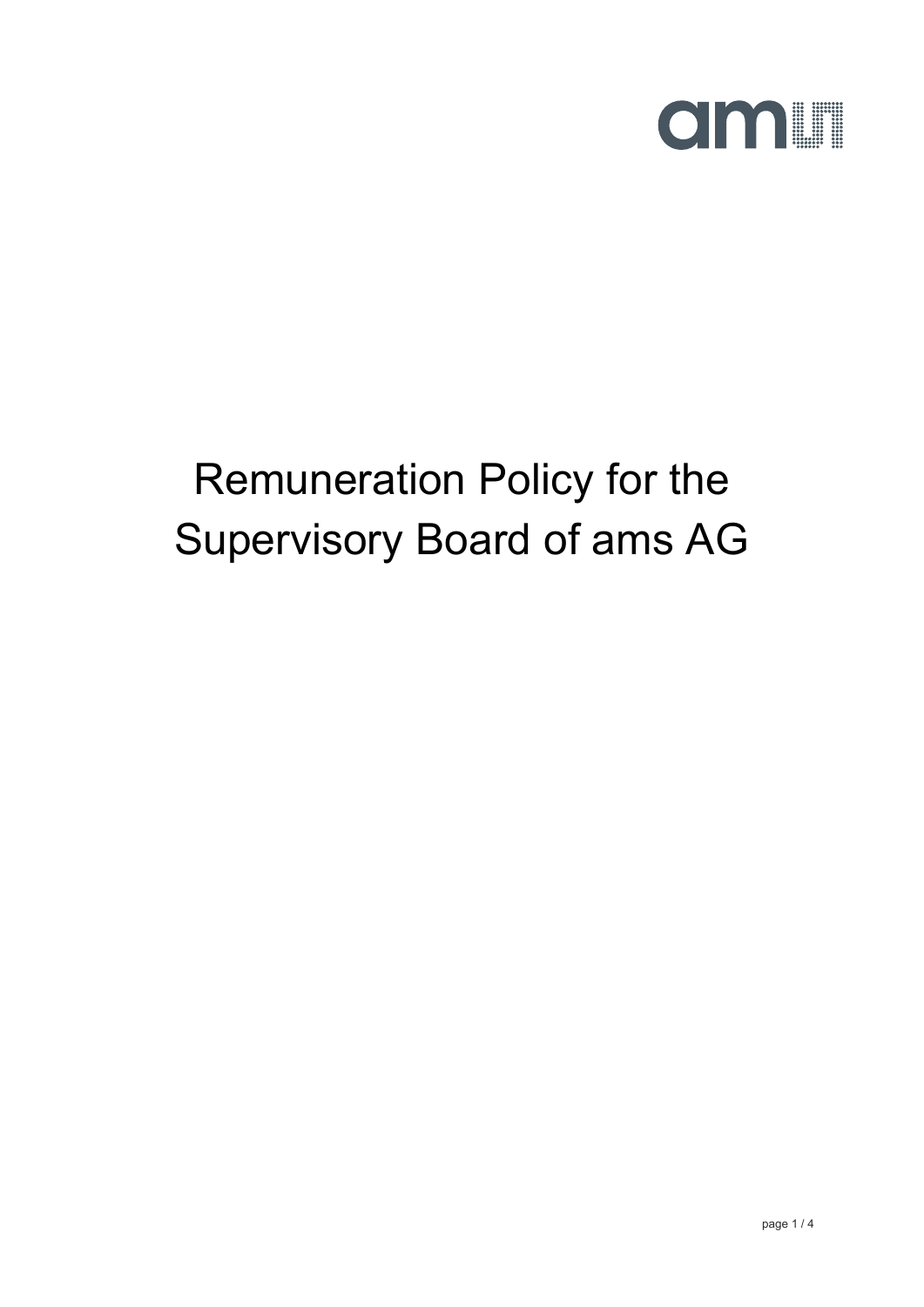

# Introduction

ams AG operates a two-tier system and therefore differentiates between the Management (Executive) Board and the Supervisory Board. The Supervisory Board consisting of external/independent members. This policy sets out the principles for the remuneration of the Supervisory Board of ams AG (for the Management Board there is a separate Remuneration Policy). It was established by resolution of the Supervisory Board on April 23<sup>rd</sup> 2021 and is to be applied for a maximum of four years starting after its presentation to the Annual General Meeting. In accordance with Section 78b (1) AktG and Section 98a AktG in conjunction with Section 78b (1) AktG in case of any significant changes the remuneration policy must also be submitted to the Annual General Meeting for approval.

The remuneration policy defines the principles on which the remuneration of the Supervisory Board of ams AG is based. Currently, a fixed compensation is granted to members of the Supervisory Board that is approved by the Annual General Meeting. Furthermore, the relevant criteria in this context, the respective procedure for determining the remuneration and any deviation from the remuneration policy are presented.

# Principles and procedure

#### **Principles**

The remuneration of the Supervisory Board is designed to promote the long-term development and business strategy of ams AG. Moreover, the remuneration policy takes into account the size as well as the development of the business of the ams group. It appropriately reflects the responsibility and scope of activities of each individual member of the Supervisory Board. Furthermore, it represents a market adequate and attractive remuneration in order to attract and retain qualified members reflecting the responsibility of the Supervisory Board. In addition, it facilitates a professionally and personally balanced composition of the members, especially regarding diversity and internationality of the body.

#### Procedure for the remuneration policy

The Supervisory Board is responsible for the preparation and regular review of the remuneration policy for the Supervisory Board. Remuneration within the underlying remuneration policy is determined annually at the Annual General Meeting based on a proposal by the Supervisory Board. The proposal to the Annual General Meeting may also be initiated by a shareholder. The binding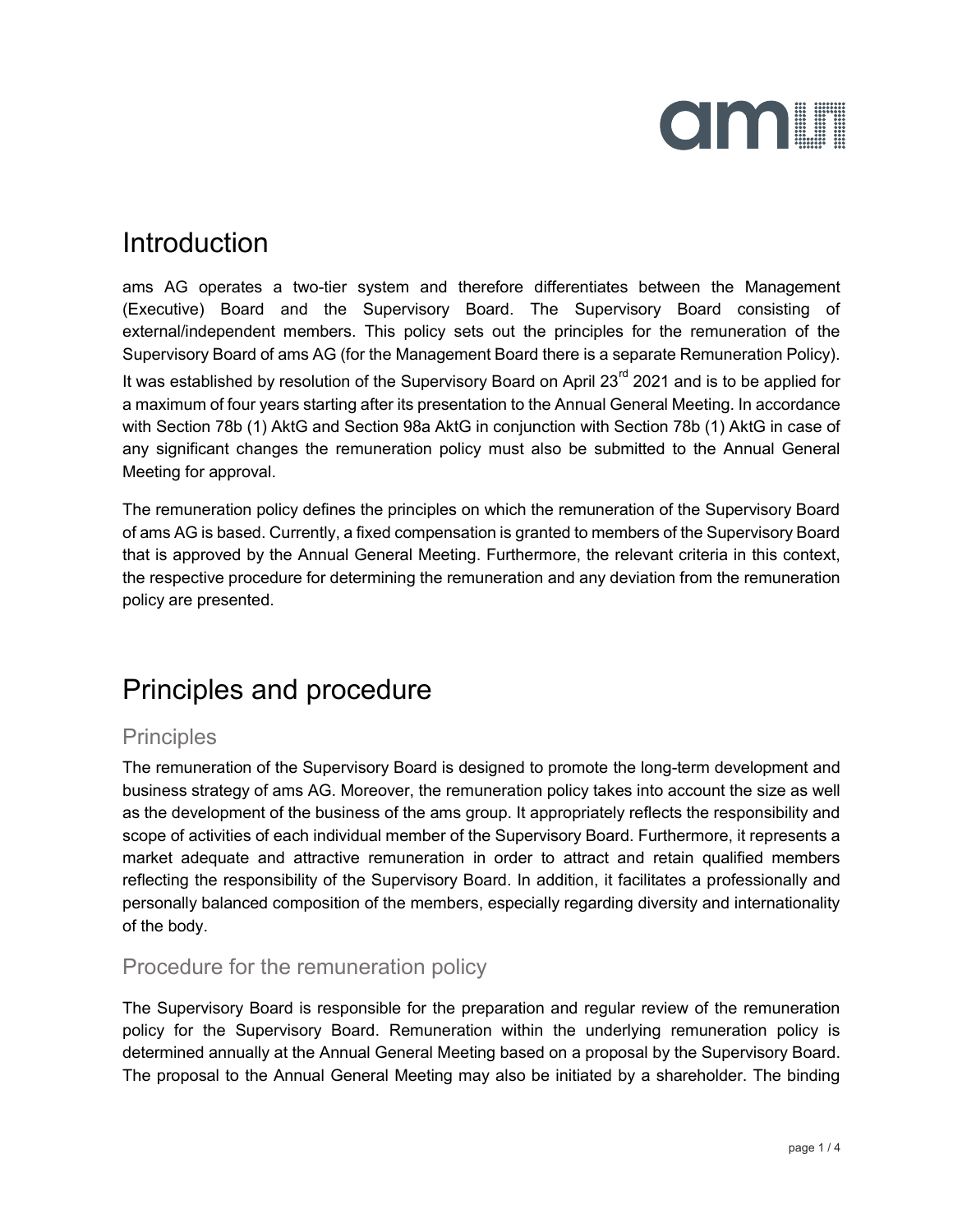

resolution on the remuneration of the members of the Supervisory Board by the Annual General Meeting avoids conflicts of interest in connection with the remuneration policy.

### Remuneration

The remuneration of the Supervisory Board consists of a uniform base remuneration for serving the company's Supervisory Board. Annual bonuses and stock options are not granted. In view of the extended scope of activities and the higher level of responsibility, the Chairman of the Supervisory Board, the Deputy Chairman, and the chairmen of committees are granted a higher base remuneration than ordinary members of the Supervisory Board.

The Annual General Meeting may resolve that the members of the Supervisory Board receive an attendance fee for attending meetings of the Supervisory Board or a committee. The Annual General Meeting may resolve the granting of a special remuneration for extraordinary activities of one of its members that go beyond the general duties of the Supervisory Board.

The Company enters into D&O insurance contracts for members of the Supervisory Board. The employee representatives on the Supervisory Board perform their functions on an honorary basis in accordance with section 110 (3) of the ArbVG and do not receive any remuneration. Each member of the Supervisory Board, including the employee representatives on the Supervisory Board, is entitled to reimbursement of reasonable cash expenses.

### Terms of office and termination

#### Terms of office and termination of the Supervisory Board mandate

Unless the Annual General Meeting determines a different period of office, the Supervisory Board members are elected for a period of three years. The maximum number of years is 15. The Articles of Association do not provide for a staggered term of office for members of the Supervisory Board. The re-election of departing members is permitted.

Each member of the Supervisory Board may resign from office by written notification to the Chairman of the Supervisory Board. The resignation becomes effective four weeks after receipt, unless the resignation is declared for a differing date. The appointment of the Supervisory Board members may be revoked by the General Meeting before the end of the term of office by a resolution passed by 50% of the votes cast. If the function of a member of the Supervisory Board begins or ends during